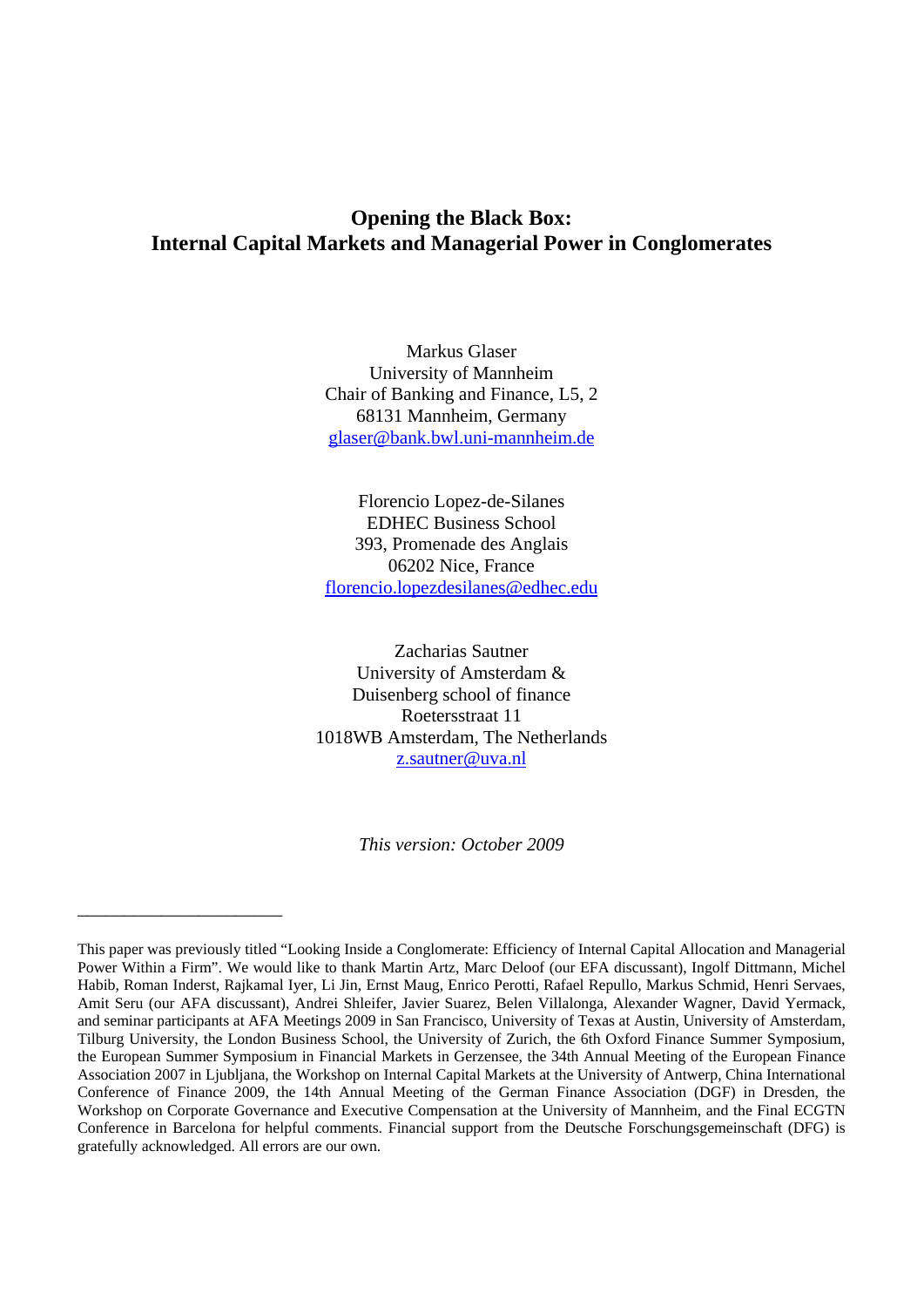# **Opening the Black Box: Internal Capital Markets and Managerial Power in Conglomerates**

## **Abstract**

How do firms allocate capital internally across units? Do more powerful and better connected managers inside a conglomerate get larger capital allocations? To answer these questions, we put together a unique five-year *business-unit* panel data set on *planned* and *actual* capital allocations inside a world-wide conglomerate with 5 divisions and 22 business units, and construct measures of managerial power and connections from profile data and a questionnaire carried out for unit CEOs. Our conglomerate shows the same kind of inefficiencies in capital allocation and investment behavior documented in previous studies. In the search for a potential channel behind such behaviour, we test if cash windfalls at the headquarters are distributed inside the conglomerate according to managerial power or connections. In contrast to planned capital allocations, which are not affected by connections, we find that units with more powerful and better connected managers get substantially larger parts of the windfalls. Our estimates show powerful managers increasing their actual vs. planned investment between 10 and 32% more than their less powerful peers. These results are not explained by managers' abilities or an endogenous allocation of managers across units. In support of bargaining power theories, our results provide direct empirical evidence of an important channel of capital misallocation inside firms.

*Keywords:* Internal Capital Allocation, Internal Capital Markets, Power Inside the Firm, Managerial Power, Capital Budgeting

*JEL Classification Code:* G14, G31, G32, D80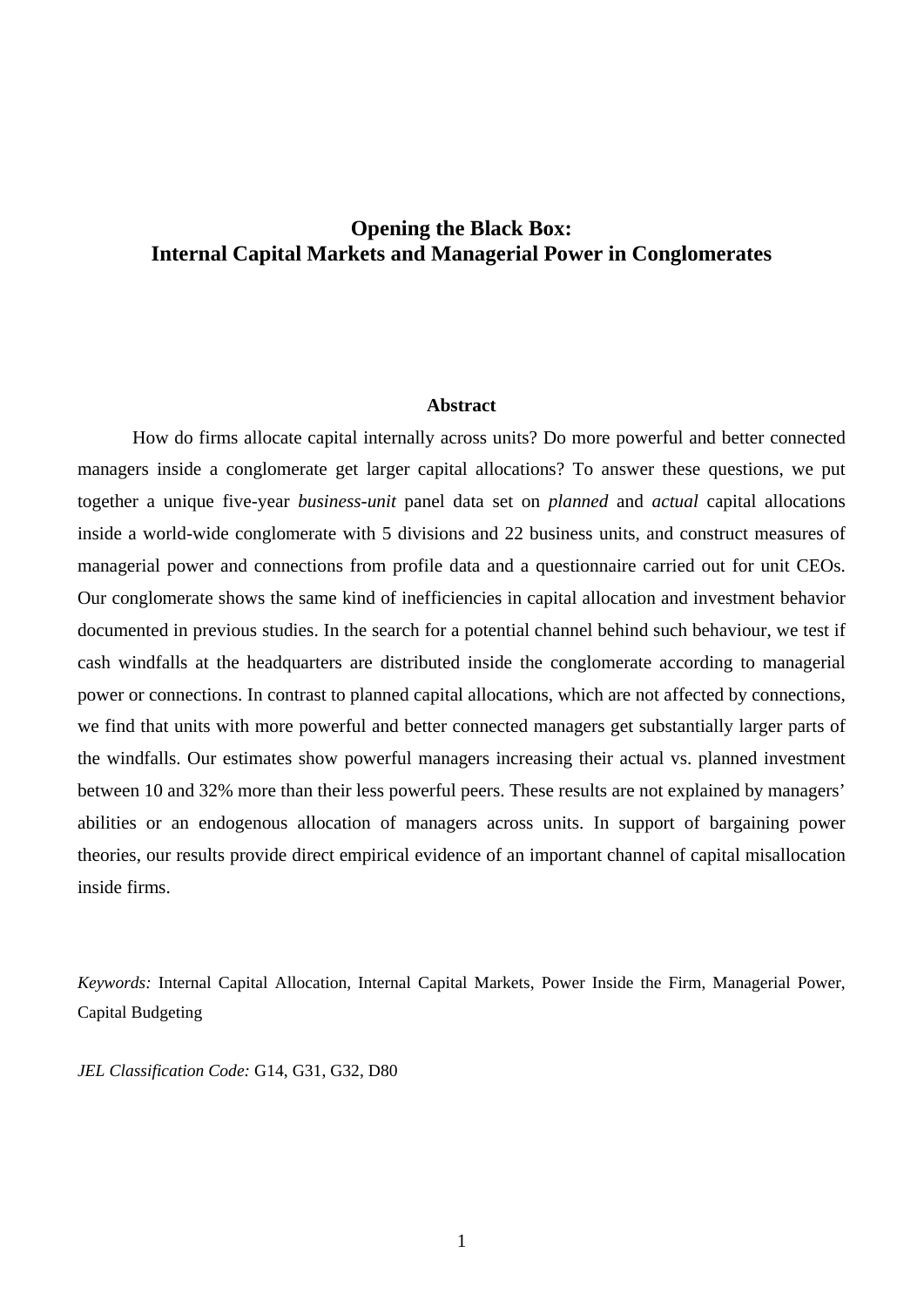# **1. Introduction**

 $\overline{a}$ 

How do firms allocate capital internally? Do units with better investment opportunities receive larger capital allocations and invest more? Are units run by more powerful or better connected managers favored with higher investment budgets? Stein (2003) and Maksimovic and Phillips (2007) provide a comprehensive review of the bright and the dark side theories of internal capital markets initially studied by Gertner, Scharfstein and Stein (1994). The efficient internal capital markets view holds that capital allocation inside a firm is the result of a process of pooling the internally generated cash flows of all units and subsequently allocating funds to their best use across units (e.g., Weston, 1970, Williamson, 1975, Matsunaka and Nanda, 2002, Maksimovic and Phillips, 2002). Through winner-picking methods, internal capital markets may add value as the firm gives larger allocations to those units with higher investment opportunities (e.g., Stein, 1997). In these models, capital allocation is mainly determined by the investment prospects of a unit (e.g., marginal Tobin's Q).

An alternative view suggests that investment opportunities may not be the only driving force behind capital allocations and that units run by more powerful or better connected managers may succeed in attracting larger allocations beyond their opportunities. These ideas have been formalized in inefficient internal capital market models such as Meyer, Milgrom, and Roberts (1992), Scharfstein and Stein (2000), Rajan, Servaes, and Zingales (2000), and Wulf (2008) among others.<sup>[1](#page-2-0)</sup> These models assume that unit CEOs have a preference for larger capital allocations (e.g., for rent-seeking or empire building reasons) and thus try to get more funds allocated to their units through the use of so-called influence activities. Influence activities are costly and inefficient due to the amount of resources spent on affecting allocations and the potentially suboptimal final investment decisions. The basic prediction of these models is that capital allocation is influenced by the power of unit managers vis-à-vis the CEO and not investment prospects alone. $2$ 

Although there has been substantial theoretical progress on internal capital markets, empirical evidence on the topic has been hard to come by. Similar to the situation of the internal labor markets

<span id="page-2-0"></span> $<sup>1</sup>$  Some inefficient internal capital market theories also focus on agency problems at the CEO level. These agency models</sup> predict that CEOs try to allocate more capital to those units which would entrench them more (e.g., units where they have more human capital or experience), which could provide them with private benefits (e.g., Stulz, 1990), or where they can expect some future favors from the receiving managers. While these models have been able to explain rather well general overinvestment of conglomerates and free cash flow problems, they have more difficulties explaining the internal misallocation of funds inside conglomerates (see Rajan, Servaes and Zingales, 2000).

<span id="page-2-1"></span> $2$  These models focus on the activities and the power of managers operating below the CEO to explain the allocation of capital inside firms. In Meyer, Milgrom, and Roberts (1992), unit managers are modeled as rent-seeking agents trying to influence the CEO to get larger capital allocations (e.g., by overstating their own units' prospects or by exercising bargaining power and lobbying activities). In the same spirit, Scharfstein and Stein (2000) show that division managers can raise their bargaining power to extract larger benefits from the CEO by pursuing rent-seeking activities. As a result of the agency conflict between managers and shareholders, these benefits take the form of preferential capital allocations rather than higher compensation. Unit managers may derive utility from larger capital allocations, as in the classic empirebuilding view of the agency literature. Rajan, Servaes, and Zingales (2000) show that internal distortions in the allocation of capital can arise even if CEOs are acting on behalf of shareholders.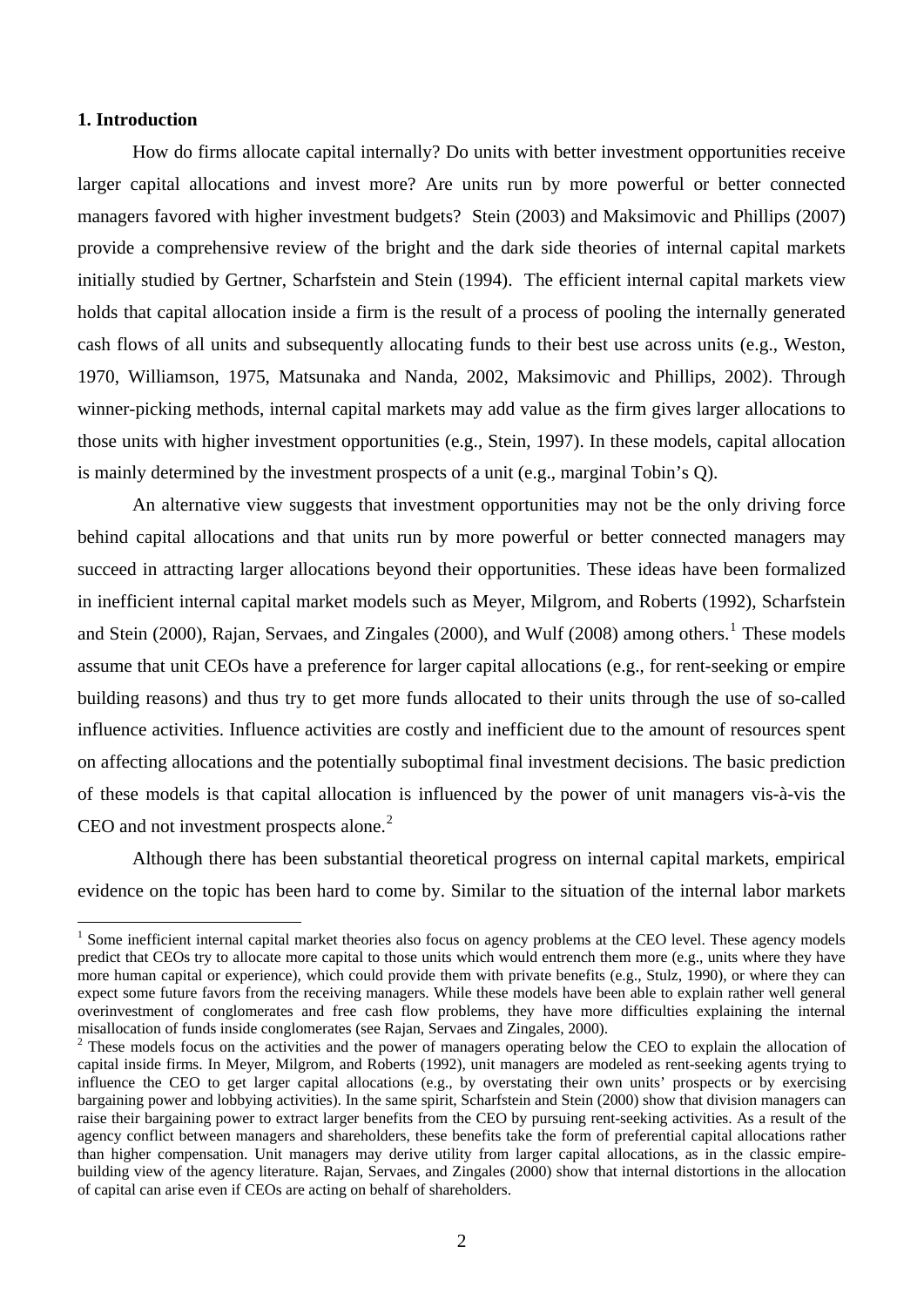literature, described by Baker and Holmstrom (1995) as in a stage of "too many theories, too few facts," empirical research on internal capital markets may benefit from "... studies of personnel records, supplemented by interviews and institutional facts" (Baker and Holmstrom, 1995). We follow this line of thinking and the work of Baker, Gibbs, and Holmstrom (1994a, 1994b) who test internal labor market theories based on detailed internal data from a single firm. In this paper, we study the internal capital allocation process and its connection to unit managers' power and connectedness inside a large world-wide conglomerate.

Our analysis relies on two databases we put together. First, we were granted access by the conglomerate to a proprietary detailed data set on *planned* and *actual* capital allocations at the business unit level.<sup>[3](#page-3-0)</sup> The information comes from the internal management accounting system providing quarterly data on planned capital allocations and monthly data on actual (realized) capital allocations of each of the five divisions and the 22 business units of our conglomerate between 2002 and 2006.

Second, to generate measures of unit managers' power and connectedness, we created a second database for the managers of all divisions and business units inside the conglomerate. Throughout our five year period, there were 13 different Division CEOs and 43 different Business Unit CEOs. There are three main sources for this database. First, we use management profile data from BoardEx and Zoominfo for all division and business unit managers.<sup>[4](#page-3-1)</sup> Second, we complemented and cross-checked this data with information from social networking web pages, annual reports, and a systematic web and newspaper search. From these sources, we construct several measures of manager characteristics and histories to proxy for power and connectedness. Some of these measures follow previous studies (e.g., Cohen, Frazzini, and Malloy, 2008, Landier, Nair, and Wulf, 2009, Bandiera, Barankay, and Rasul, 2009, Fracassi, 2008, Ryan and Wiggins, 2004 and Berger, Ofek, and Yermack, 1997). Finally, for the 43 Business Unit CEOs, we were able to complement the management profile data with information from an internal questionnaire that we designed and ran ourselves.<sup>[5](#page-3-2)</sup> The survey contains both self-constructed questions and other questions previously used in the management and sociology literature to measure influence and power (e.g., Podolny and Baron, 1997, and Forret and Dougherty, 2001, 2004). The survey allows us to construct two complementary indexes measuring a manager's networking activities and his/her connection to higher management.

<span id="page-3-0"></span><sup>3</sup> Our data analysis will focus on the business unit level as the divisions do not have operating activities themselves and only form a roof for the business units therein.

<span id="page-3-1"></span><sup>4</sup> BoardEx data has recently also been used by Cohen, Frazzini, and Malloy (2008). Cohen, Frazzini, and Malloy (2009) have also exploited Zoominfo data.

<span id="page-3-2"></span><sup>5</sup> Survey methodology has recently also been used in Kaplan, Klebanov and Sorenson (2008) to link managerial characteristics elicited in a questionnaire and corporate financial outcomes.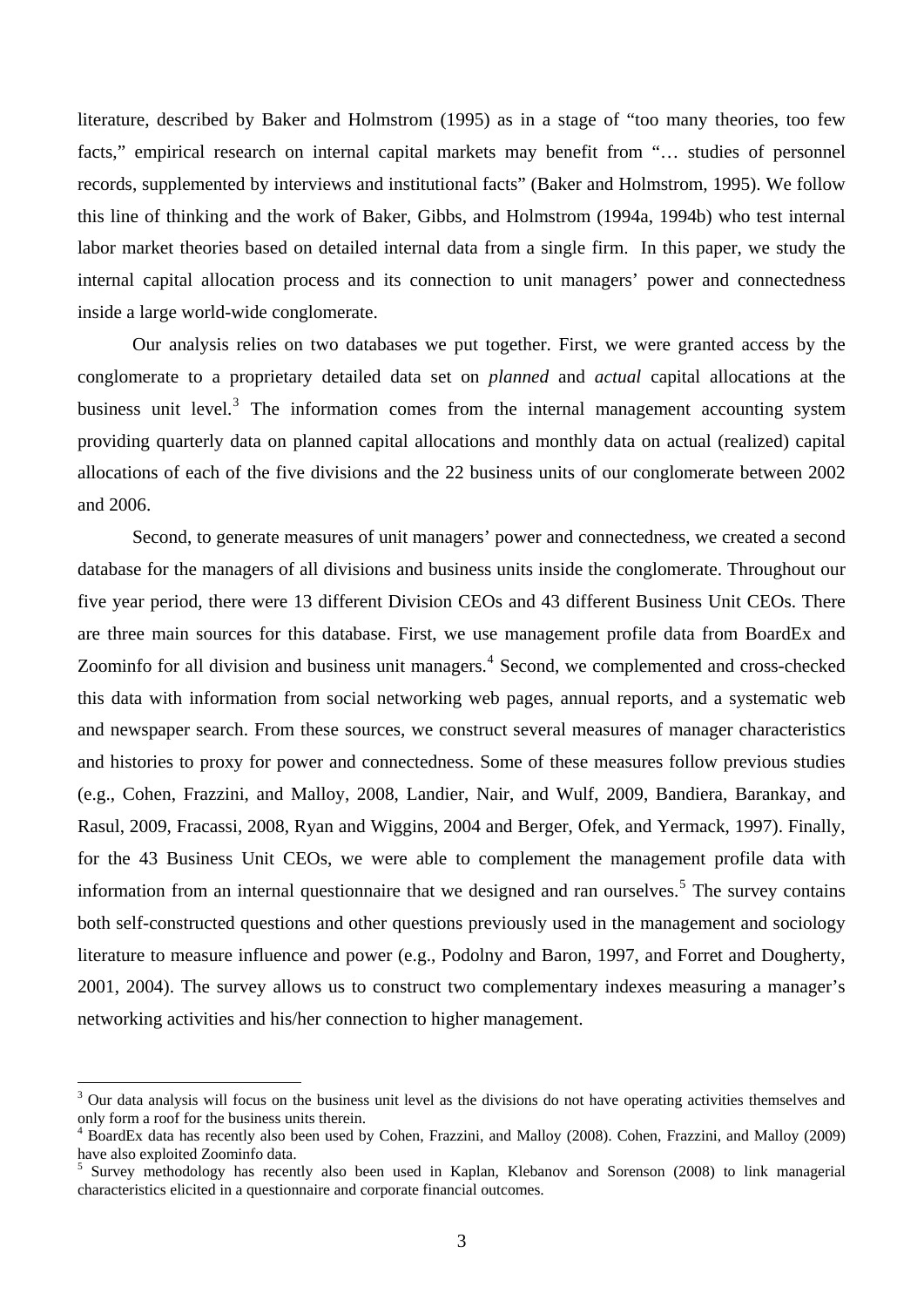Before we look at the effects of the power of unit CEOs on capital allocation, we begin our analysis by showing that our conglomerate seems to be exposed to the same kind of inefficiencies in capital allocation and investment behavior as documented in previous studies. First, following Berger and Ofek's (1995) methodology, we find that the discount of our conglomerate is 15 % on average over the sample period, hence comparable with that of other large conglomerates (see Berger and Ofek, 1995, and Lang and Stulz, 1994). Second, we compare the investment rates of the conglomerate's business units with those of matched stand-alone firms. We find that, consistent with other papers (e.g., Rajan, Servaes, and Zingales, 2000, Berger and Ofek, 1995), the units of our conglomerates overinvest compared to matched stand-alone firms. Third, we follow Ozbas and Scharfstein (2008) and compare the sensitivity of investment to investment opportunities of the business units with those of matched stand-alone firms. Consistent with Ozbas and Scharfstein (2008), our results also show that the conglomerate's business units generally show a lower sensitivity of investment to Tobin's Q (compared to the comparable stand-alone firms). Finally, we follow the division-level analysis in Shin and Stulz (1998) and find that, consistent with their findings, investment by a given division depends on the cash flow of the firm's other divisions, but much less than on cash flow available to the own division (i.e., they might overinvest if large amounts of free cash flow are available). Overall, this evidence suggests that the investment of individual divisions is not sufficiently insulated from its own operating cash flows and that the documented overinvestment might be driven by large amounts of free cash flow. <sup>[6](#page-4-0)</sup> We should point out that, unlike the majority of previous papers which present results at the division level, our main analysis is based on business-unit level data, which makes matching samples more precise and comparable.

Although the documented behavior of the conglomerate and its units provides suggestive evidence against the classic arguments of efficient internal capital market theories, we still lack evidence on the potential channels behind such inefficiencies in capital allocation. The main contribution of our paper lies in the ability of our data to empirically document the effect of power and connections on capital allocation.

To identify this effect, we follow a method similar to that in Blanchard, Lopez-de-Silanes, and Shleifer (1994), who analyze firms' behavior after an unexpected cash windfall. During our sample period, our conglomerate faces several cash windfalls resulting from headquarters' sales of equity stakes in other companies whose activities are largely unrelated to the current activities of the units. The windfalls are substantial, varying from 4 to 10 % and 24 to 84 % of the firm's annual sales and

<span id="page-4-0"></span><sup>&</sup>lt;sup>6</sup> These results are also in accordance with the findings in Gertner, Powers, and Scharfstein (2002) as they find that spunoff business units are significantly more sensitive to measures of investment opportunities than when they were part of the conglomerate.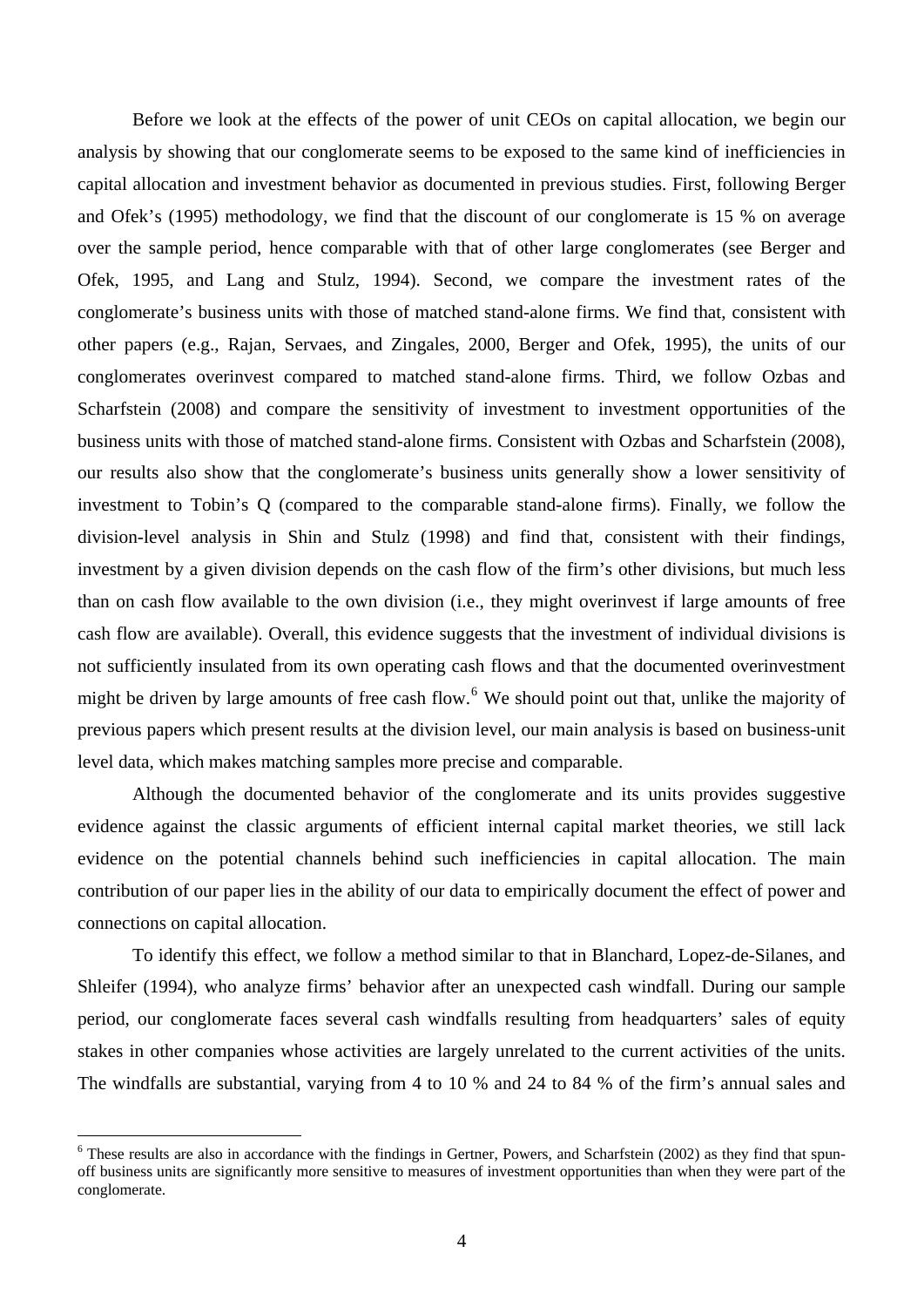operations cash flow, respectively. The units have not considered these cash windfalls in their submitted and approved planned capital allocation budgets. Nonetheless, these cash flows are partially available for investments of the business units *ex post*. We show that about 20% of the proceeds resulting from the windfalls are used for investment inside the conglomerate.

For a set of reasons, the equity sales are largely exogenous to the business and division managers and their units and the analysis of windfalls thus provides a suitable scenario to test our theories.

First, the equity stakes were held and managed by the headquarters and did not form parts of the business units' assets. The selling decisions were therefore also made at the headquarters level and the unit managers were not involved in these decisions. Second, our sample firm is neither financially constrained nor in need of cash to finance investment opportunities of the various units. The sale of the stakes was therefore not endogenous in the sense that the assets were sold to finance investments of the conglomerate's units (see Hovakimian and Titman, 2002). Third, the activities of the companies in which the equity stakes were sold were unrelated to the activities of the business units in most, namely five out of eight, cases. In the three cases were the activities were related to those of some units, this was mainly because the companies were suppliers of some goods, the sale of the stakes implied only small reductions of the equity investments in these companies. We will also show that our results are robust to excluding those units from the sample which had business relations (these were two units). In all eight cases, the stakes were sold as they were considered non-strategic assets, the firm wanted to exploit market opportunities, and it wanted to reduce the exposure to cyclical industries.

Studying the effects of power on the distribution of cash windfalls rather than on planned capital budgets also has the advantage of mitigating the potential reverse causality problem between planned budgets and power: historically high planned capital allocations could themselves be a driver of managerial power inside the organizations.

Our methodology exploits the availability of planned investment data and studies the effects of the cash windfall on how business unit investment actually changes *relative* to what was initially filed in the plans. Looking at the change of actual relative to planned investment, rather than at actual investment only, allows us to largely control for investment opportunities which may differ across units (these differences should be reflected in the planned budgets).

Investment rates generally increase throughout business units when cash windfalls arrive: quarterly investment increases by about 21% on average. But the investment increase is far from homogeneous and some of the variance can be explained by the different degrees of power and connections of business and division unit managers. We find according to several measures of power that unit managers with more power and better connections get significantly larger parts of the cash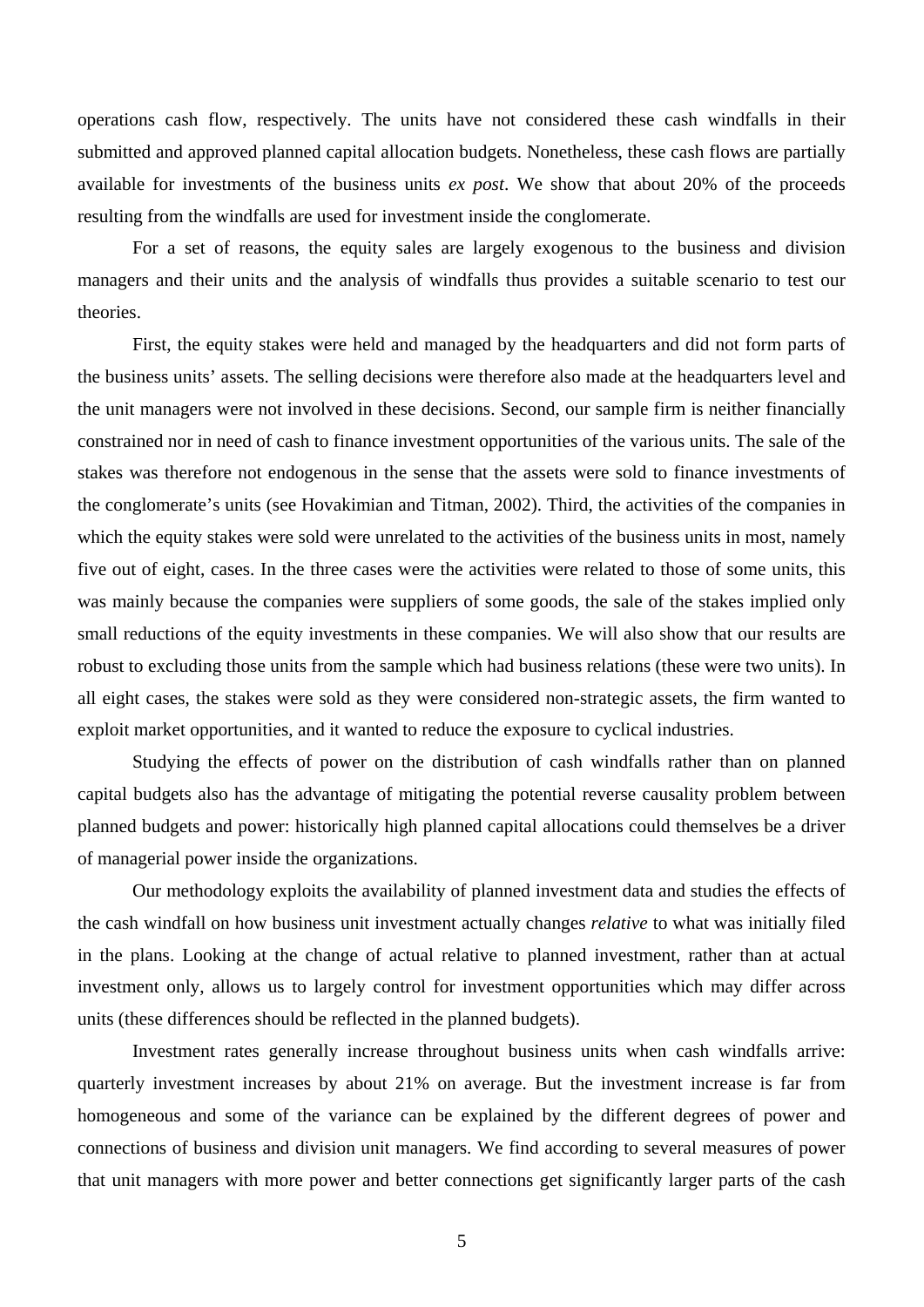windfalls. This leads to unit managers with more bargaining power or better connections increasing their investment substantially more than the rest. The estimated economic magnitudes are large even after directly controlling for proxies of investment opportunities (e.g., imputed Tobin's Q or internal measures of the firm), unobserved business unit heterogeneity, and clustering of standard errors at the business unit level.

For example, following a windfall, a unit's actual investment (relative to what has been planned) increases by 32% if the tenure of a Business Unit CEO increases from the first to the third quartile of the distribution. Similarly, the actual investment rate increase (relative to plan) of Business Unit managers living close to the headquarters is 29%, versus a mere 5% increase for unit managers who live abroad.

Our results are robust to different alternative specifications such as: (i) the use of division fixed effects instead of business unit fixed effects to account for possible division-wide policies in the allocation of capital; (ii) pooled OLS regressions without division or business unit fixed effects and with standard errors clustered at the business unit level; (iii) specifications where standard errors are not clustered; (iv) specifications where actual capital expenditures over total assets is used as the dependent variable; (v) logit regressions where the dependent variable is a dummy which is 1 if actual capital expenditures exceeds planned capital expenditures; (vi) specifications which account for possible autocorrelation in the error term; and (vii) specifications were we drop those units from the sample which had business links with the equity stakes.

In the robustness section, we also address two potential concerns about the main results of the paper. First, we show that our results are unlikely to be driven by an endogenous allocation of (powerful) managers to units with the best investment opportunities. Second, we address the issue of a potential relation between our power measures and management ability. We conduct a series of tests to show that these measures are unlikely to proxy for ability. First, we try to develop a direct proxy for managers' ability by collecting information on whether the unit CEOs hold non-executive director positions outside of the firm. One could argue that more able managers would have a higher outside visibility and would therefore be more likely to be hired as non-executives by other firms. Our results are robust to the inclusion of this variable in the regressions. Second, if power captured ability we would expect our proxies to be positively related to the unit's operating performance. Using different measures of operating performance, we do not find such relations in the data. Finally, our power measures do not seem to be related to *ex ante* (planned) allocations of capital, which does not support the link between our measures and management ability either.<sup>[7](#page-6-0)</sup>

<span id="page-6-0"></span><sup>&</sup>lt;sup>7</sup> We will provide a detailed description of the allocation process based on the firm's internal documents.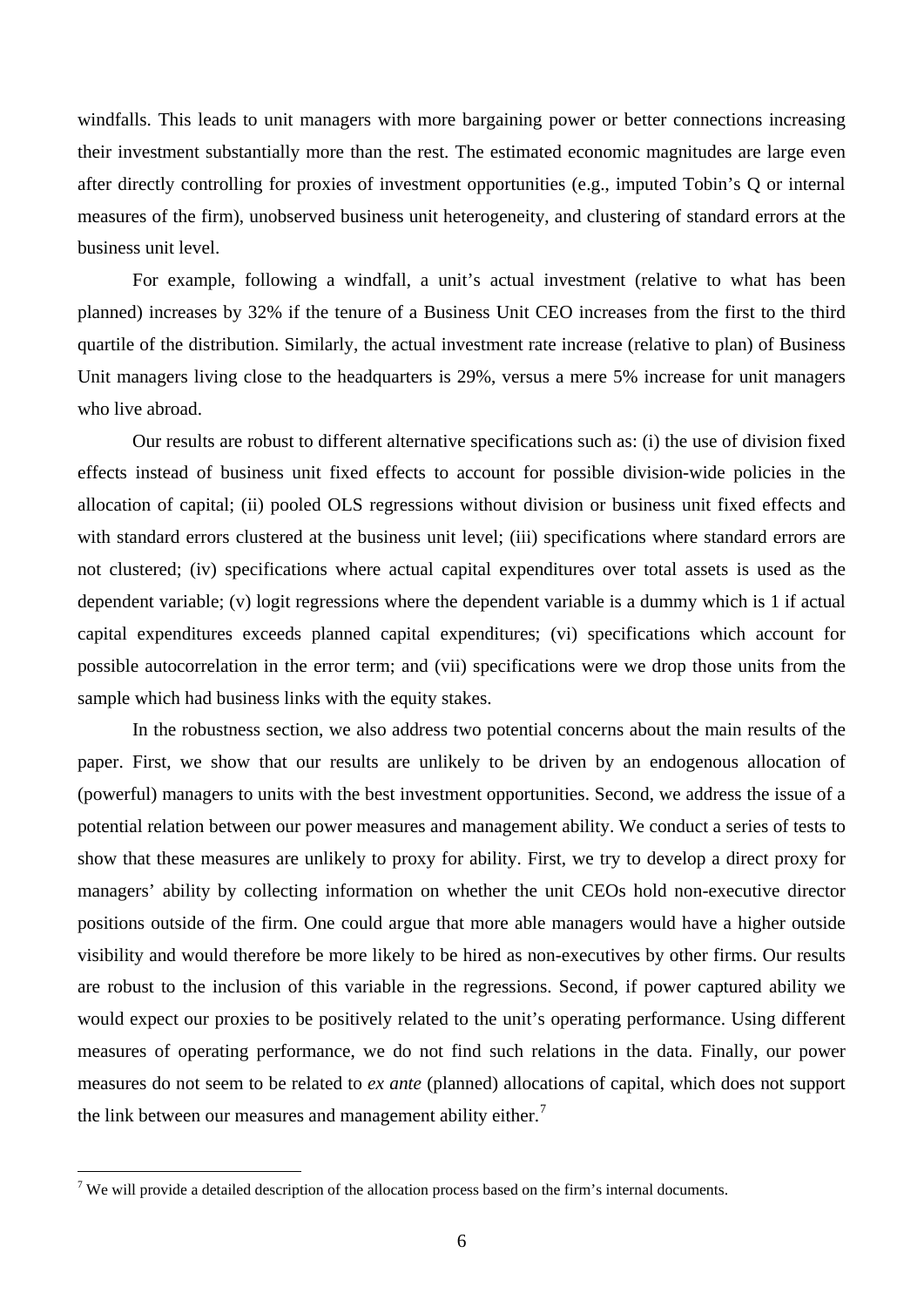Overall, our evidence suggests that power and connections do not play a strong role in the normal capital allocation process which may include mechanisms that try to reduce inefficient influence activities. Rather it is during instances of unpredicted or *ad hoc* cash windfalls when managerial power comes into play as the institutionalized and structured budgeting processes in the firm are less likely to be binding then. $8$ 

Our results complement those in Rajan, Servaes, and Zingales (2000) and in McNeil and Smythe (2009) who study the effect of managerial power in the capital allocation process for a large cross-section of firms. Although our paper is only about a single conglomerate, it has the benefit of providing detailed data of the power structures inside the firm as well as on planned and actual capital allocations at the business-unit level. In this sense, our paper, along with those of Cremers, Huang, and Sautner (2009) and Xuan (2009), starts to fill in the empirical gap stressed by Schoar (2002) and Maksimovic and Phillips (2002, 2007). They argue for the need to look inside the corporation to understand governance structures and their connection with resource allocation and management decision at different levels.<sup>[9](#page-7-1)</sup>

The rest of this paper is organized as follows. Section 2 describes the conglomerate and analyzes its investment behavior. Section 3 presents our data and describes the capital allocation process inside the conglomerate. Section 4 presents the main empirical results of the association of power and connections to capital allocation. Section 5 discusses alternative explanations and provides robustness checks. Finally, Section 6 concludes.

## **2. The Conglomerate: Organizational Structure and Investment Behavior**

 $\overline{a}$ 

# **2.1 Organizational Structure and Financial Characteristics of the Conglomerate**

Our firm is a major international conglomerate headquartered in Europe with operations around the world and more than 100,000 employees. To ensure that the conglomerate is similar to other big conglomerates, we compare a set of financial characteristics of our firm with those of other large

<span id="page-7-0"></span><sup>&</sup>lt;sup>8</sup> This finding is consistent with descriptions of conglomerates' capital allocation processes which are argued to include sophisticated and institutionalized procedures for the setting of *ex ante* planned allocations with close resemblance to textbook recommendations (see Anthony and Govindarajan, 2003, and Brealey, Myers, and Allen, 2006). It is also consistent with the theory and evidence on efficient capital allocation in Maksimovic and Phillips (2002).

<span id="page-7-1"></span><sup>&</sup>lt;sup>9</sup> There is also a related literature in the area of management accounting. Covaleski and Dirsmith (1986), for example, describe the role of politics and power in budgeting systems using interviews with nursing managers from six hospitals. Pfeffer and Salancik (1974) provide a similar analysis for universities. Abernethy and Vagnoni (2004) analyze the consequences of power on organizational functioning. Their data set is based on questionnaire answers which are analyzed with the help of structural equation modeling techniques. Our paper is furthermore related to the very few studies in finance which analyze internal management accounting data from one conglomerate (see, for example, Bartram, 2008 or Wagner, Miller, and Zeckhauser, 2006). A growing body of literature is also looking at the connections and power structures between firms and politicians and the effects for the allocation of capital and corporate financing policies (e.g., Leuz and Oberholzer-Gee, 2006, Fisman, 2001, Johnson and Mitton, 2003, or Faccio, 2006).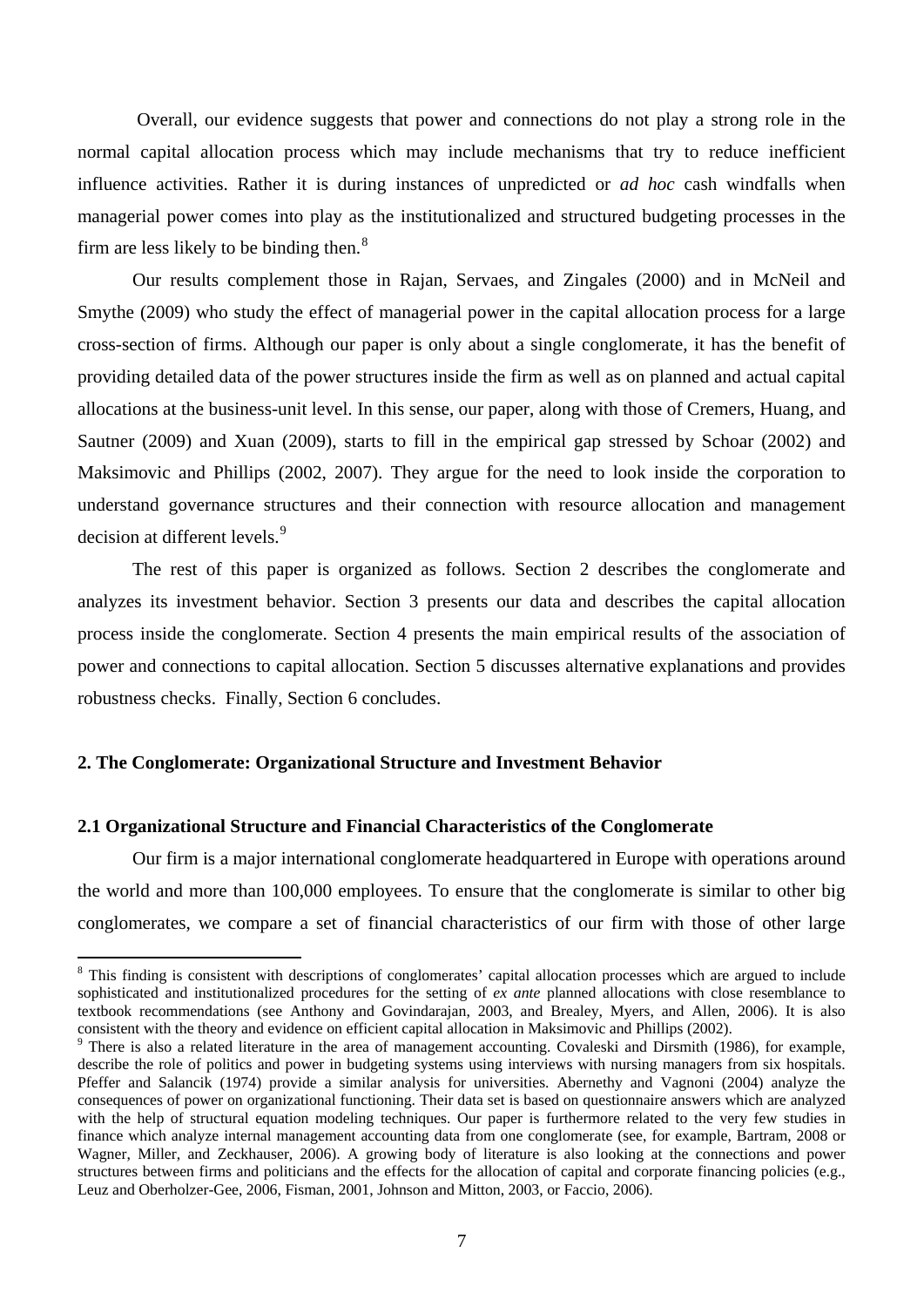conglomerates. As comparison firms, we look at all non-financial firms listed in the Dow Jones 30 and the Euro Stoxx 50. Table 1 shows in Panel A that our conglomerate is by no means an outlier but seems to have a slightly lower investment rate, a lower leverage ratio, and higher cash holdings. In terms of firm size, measured by total assets, our firm is in the bottom size quartile of the non-financial Euro Stoxx 50 firms.

For our subsequent analysis, it is important to note that our firm is unlikely to be financially constrained and in need of cash to finance the various units. Apart from having a relatively low leverage ratio and high cash holdings, other measures used in the literature also suggest that our firm faces low financial constraints (see Cleary, 1999, Cleary, 2006, Kaplan and Zingales, 1997, and Whited and Wu 2006). The conglomerate, for example, increased its dividend payments over the sample period. While the dividend remained unchanged from 2002 to 2004, it was significantly increased in both 2005 and 2006. Also in comparison with other non-financial EuroStoxx 50 and Down Jones 30 firms, the conglomerate has a relatively high dividend payout ratio. Furthermore, the firm initiated a share repurchase program in 2005 and paid out about 1 billion EUR to its shareholders. As argued in Hovakimian and Titman (2006), these considerations are important as the cash windfalls which we exploit later in this paper could not be considered exogenous to the business units' capital expenditures, if the firm was financially constrained.

From an organizational point of view, our conglomerate operates word-wide with five product divisions. Each product division itself has no operating activities and consists of a number of business units which are operating under its roof. Divisions are run by Division CEOs, while the business units are managed by Business Unit CEOs. The divisions and their business units have no access to the external capital market and hence can raise neither debt nor equity. There are a total of 22 business units inside the conglomerate. The general operational structure of the conglomerate is summarized in Figure 1. Division 2, for example, has a total of eight business units underneath. The divisions govern the business units across different countries. To support and facilitate various cross-division activities, the conglomerate has a headquarters which coordinates central corporate functions such as outside financing or legal affairs. The headquarters also holds and manages a set of equity stakes in other corporations. The executive board of the firm is responsible for the day-to-day management and for all major corporate decisions. The executive board is chaired by a CEO who was in office during the entire sample period. Each of the five divisions is run by a Division CEO. The Division CEOs are generally *not* part of the executive board.<sup>[10](#page-8-0)</sup> Below the Division CEOs, all business units are run by Business Unit CEOs.

<span id="page-8-0"></span> $10$  For a limited time period within our sample, one Division CEO served also as a member of the executive board.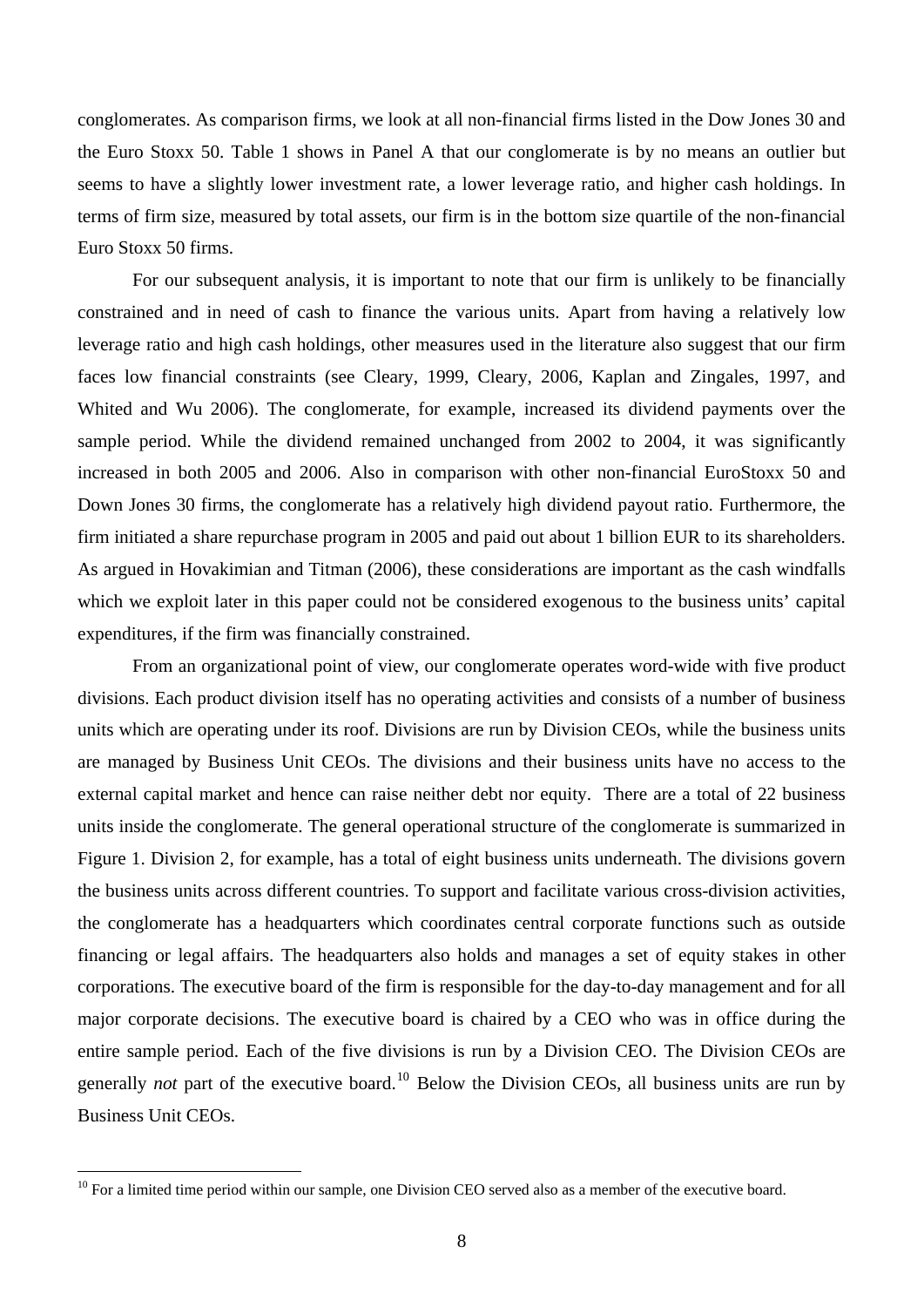Panel B of Table 1 presents descriptive statistics for the five product divisions. The numbers in each column result from the aggregation of the respective business unit numbers. The documented statistics are mean values for each division and calculated based on annual data. Tobin's Q is an imputed number and the median Tobin's Q of all other traded firms in the European Union which have the same 3-digit SIC code as the respective division. The table shows that the five divisions are each significant economic players, both in terms of total sales and total assets, and in terms of total number of workers employed (on average between 7,800 and 45,000 per year).

## **2.2 Investment Behavior of the Conglomerate**

 $\overline{a}$ 

Before we look at the effects of the power and connectedness of unit CEOs on capital allocation, we begin our analysis by showing that our conglomerate seems to be exposed to the same kind of inefficiencies in capital allocation and investment behavior as documented for other conglomerates in previous studies.

First, we calculate the firm's conglomerate discount and thereby implicitly compute how the capital market assesses the conglomerate's investment behavior. Using the methodology of Berger and Ofek (1995), we find that the discount of our firm is, on average, 15% over the sample period. Hence, it is comparable with what has been documented for other large conglomerates (see Berger and Ofek, 1995 or Lang and Stulz, 1994). In fact, our conglomerate almost matches the 13-15% discount which has been found for the average firm in the Berger and Ofek (1995) sample.

Second, we compare the investment rates of the conglomerate's business units with those of matched stand-alone firms. We find that the business units of the conglomerate generally invest more than comparable stand-alone firms which operate in the same industry (see Panel A of Table 2). This finding is again consistent with related studies which document that, on average, segments of conglomerates overinvest compared to matched stand-alone firms (see Rajan, Servaes and Zingales, 2000 or Berger and Ofek, 1995).<sup>[11](#page-9-0)</sup> It is also consistent with the arguments in Jensen (1986) and Stulz (1990) who suggest that overinvestment in conglomerates is a potential source of the value loss from diversification.

Third, we use a methodology similar to the one in Ozbas and Scharfstein (2008) and compare the sensitivities of the business units' investments to their investment opportunities with the same sensitivities of matched stand-alone firms.<sup>[12](#page-9-1)</sup> We find that the conglomerate's business units generally

<span id="page-9-0"></span> $11$  Lamont (1997) provides evidence that specific segments of conglomerates sometimes also underinvest. In his study, he shows that non-oil segments of oil firms reduce investment as a result of drops in the oil price (which are unlikely to affect the investment prospects of non-oil divisions).

<span id="page-9-1"></span> $12$  For this analysis, we regress Capital Expenditures/Total Assets on Tobin's Q of the stand alone firms, Cash Flow/Total Assets, and a interaction of a Dummy which takes the value 1 if an observation comes from one of the conglomerate's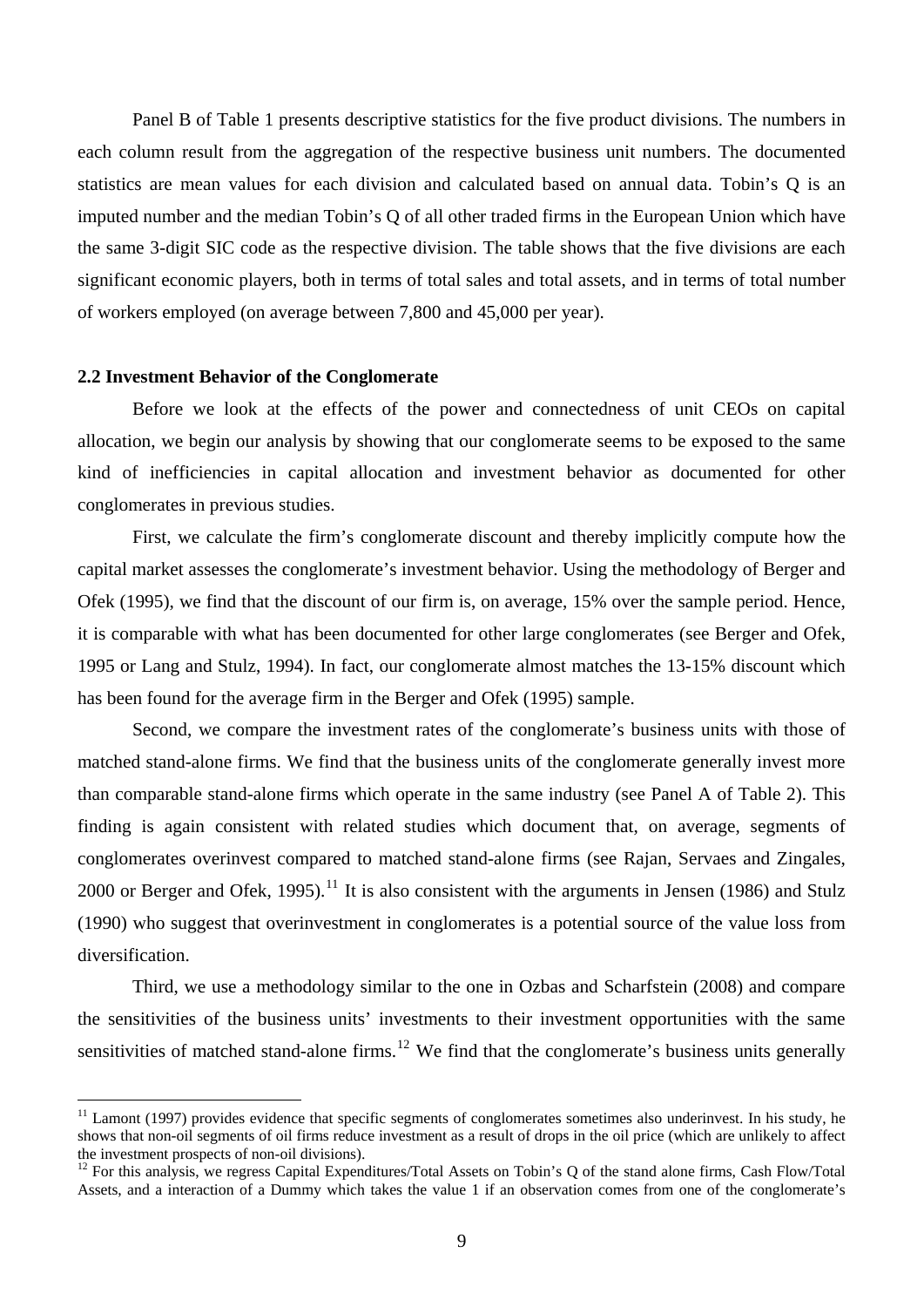show a lower sensitivity of investment to Tobin's Q (compared to the comparable stand-alone firms). Consistent with what has been documented in the literature, for example in Ozbas and Scharfstein (2008), this finding suggests that our conglomerate's investment is generally less responsive to measures of investment opportunities compared to stand-alone firms. The results are reported in Panel B of Table 2.

Fourth, we compare the investment-cash flow-sensitivity of the divisions of the conglomerate with the sensitivities documented in studies using division-level data (e.g., Shin and Stulz, 1998).<sup>[13](#page-10-0)</sup> This analysis allows us to construct a first measure of the functioning of the firm's internal capital market. We closely follow the approach used in Shin and Stulz (1998) and regress investment of a division on its cash flow, proxies for division investment opportunities, and on the cash flow of the other divisions of the firm. To create a measure of investment opportunities, we follow Shin and Stulz (1998) and use the sales growth and a measure of (imputed) division Tobin's Q. Furthermore, we also use division EBIT and EVA as additional proxies for investment opportunities. Our estimates, reported in Table 3, are consistent with what has been documented for conglomerates in other studies. More specifically, we find the investment inefficiencies documented in Shin and Stulz (1998), namely, that investment by a given division depends on the cash flow of the firm's other divisions, but much less than it depends on a division's own cash flow. This finding suggests that the investments of individual divisions are not sufficiently insulated from their own operating cash flows, and that they might overinvest if they have large amounts of free cash flow available.<sup>[14](#page-10-1)</sup>

Taken together, these results show that our conglomerate seems to be exposed to the same kind of inefficiencies which have been documented in other studies. This provides suggestive evidence against the classic arguments of efficient internal capital market theories.

### **3. Data and Methodology**

In a next step, we investigate the potential channels behind such inefficiencies in capital allocation. We thereby try to test the predictions of the inefficient internal capital market theories which suggest that power struggles inside conglomerates are at the root of the observed inefficiencies. The main contribution of our paper lies in the ability of our data to empirically document such effects of power and connections on capital allocation.

business units with the Tobin's Q variable as well as an interaction with the cash flow variable. Robust standard errors are clustered at the firm level.

<span id="page-10-0"></span><sup>&</sup>lt;sup>13</sup> We use division level data, constructed by aggregating business unit variables, to be able to compare our results with those in studies using division level data (e.g., Shin and Stulz, 1998).

<span id="page-10-1"></span><sup>&</sup>lt;sup>14</sup> Based on the estimates in Column 1 of Table 3, a positive one standard deviation shock to a division's own cash flow is associated with an increase in its quarterly investment rate by 0.000125. This corresponds to about 14% of the average quarterly investment rate of a division.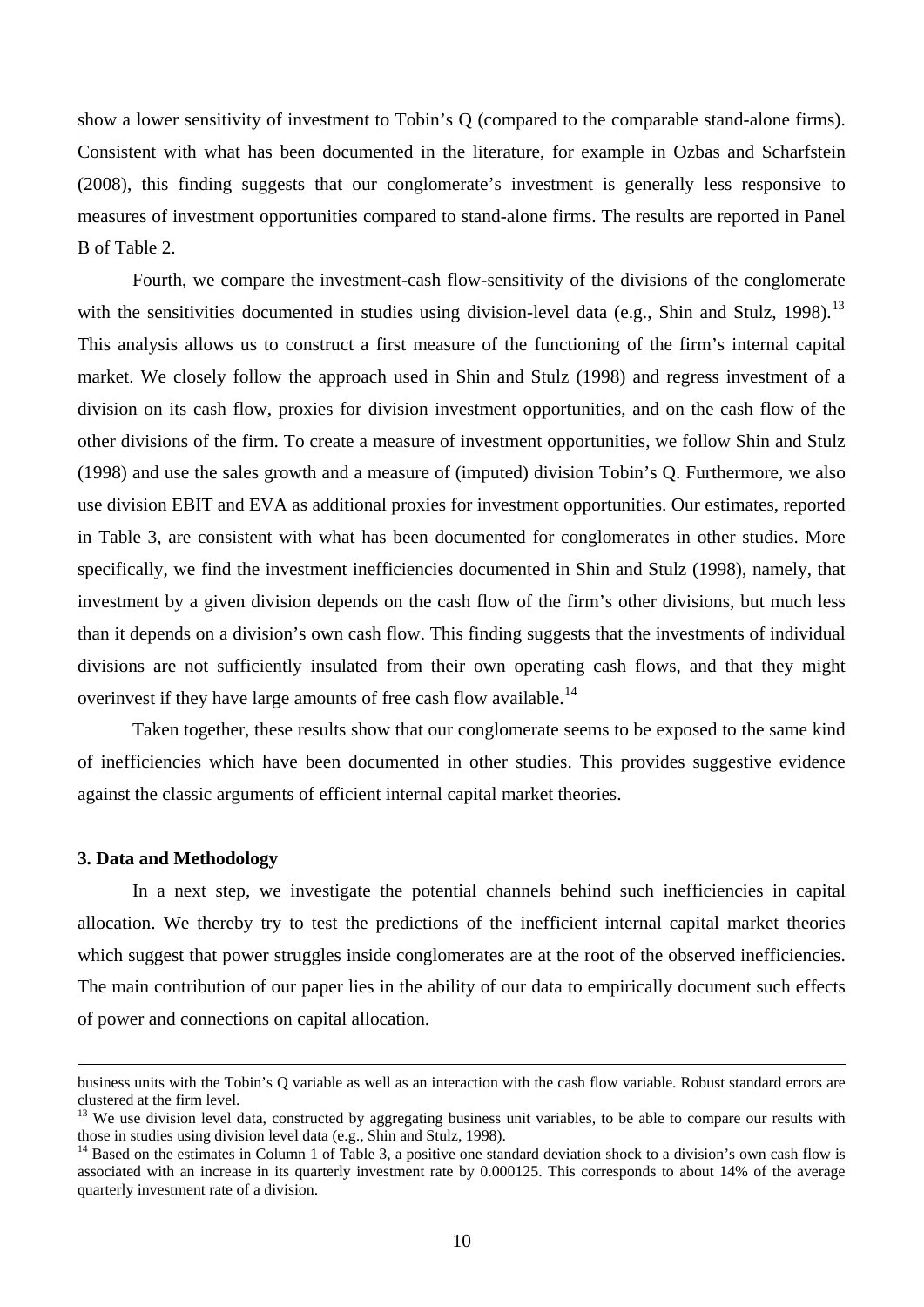To identify the effects of power, we use a methodology which is similar to the one employed in Blanchard, Lopez-de-Silanes, and Shleifer (1994), who analyze firms' behavior after an unexpected cash windfall. We study how power and connection inside the firm affect the allocation of capital from unexpected cash windfalls which occur at the headquarters level. Our data expands those of the papers by Rajan, Servaes, and Zingales (2000) and McNeil and Smythe (2009) by the use of two new databases on capital allocations and power and connectedness inside the conglomerate and by exploiting the allocation of capital from largely exogenous cash windfalls.

## **3.1 Internal Capital Allocation: Process and Data**

 $\overline{a}$ 

We were granted access by the conglomerate to a proprietary detailed data set on actual *and* planned capital allocations at the business unit level. The information comes from the internal management accounting system and covers monthly data on actual (realized) capital allocations and quarterly data on planned allocations of business units which are operating inside the conglomerate for the period January 2002 to December 2006 (see Appendix A-1 for an overview of our data).<sup>[15](#page-11-0)</sup>

The data on planned capital allocations comes from the firm's annual capital allocation plan and is the result of a process which consists of two distinct phases.<sup>[16](#page-11-1)</sup> Figure 2 provides a graphical overview of this process, how the two phases relate to each other, what the involved parties are, and who makes what decisions and when.

The objective of the first phase, the strategic outlook, is to develop a long-term strategic business plan for the conglomerate. Therefore, the firm tries to identify future growth opportunities for all divisions and their business units. The strategic outlook includes general targets for planned investments as well as the required resource allocations and serves as the coarse foundation for the internal capital allocation process. The process is highly institutionalized and structured, and it typically starts in January and ends in April of a given year, with strategic decisions being made for the three-year period starting in January of the subsequent year.

<span id="page-11-0"></span><sup>&</sup>lt;sup>15</sup> Note that most empirical studies have used data at the division level to study internal capital markets (e.g., using the Compustat segment database). Villalonga (2004) discusses the potential problems associated with using segment data for studying internal capital markets. Recent exceptions for studies using data beyond the division level to understand internal capital allocations include Schoar (2002) and Maksimovic and Phillips (2002) which use plant level data, Natividad (2008) who uses data from Hollywood studios, Gopalan, Nanda and Seru (2007) who use data from Indian Business Groups, and Cremers, Huang, and Sautner (2009) who use internal accounting data from a large banking group. With the exception of Cremers, Huang, and Sautner (2009), these studies do not look at the effects of the distribution of power and connections inside firms.

<span id="page-11-1"></span> $16$  A detailed description of how this plan is developed is given in Appendix A-2. To describe and understand the process, we can use documents provided by the firm on (i) the institutional details of the allocation process, (ii) the time line of different budgeting meetings, (iii) the managers that generally participate in these meetings, and (iv) the approval procedures for investments. The company applies the OECD principles on transfer prices for all within-firm sales. This implies that transfers within the firm are priced using the arm's length principle, i.e. transfer prices should be the same as if the two divisions or business units involved were two independent firms which are not part of the same conglomerate. We therefore do not expect any significant reallocations of capital through transfer prices.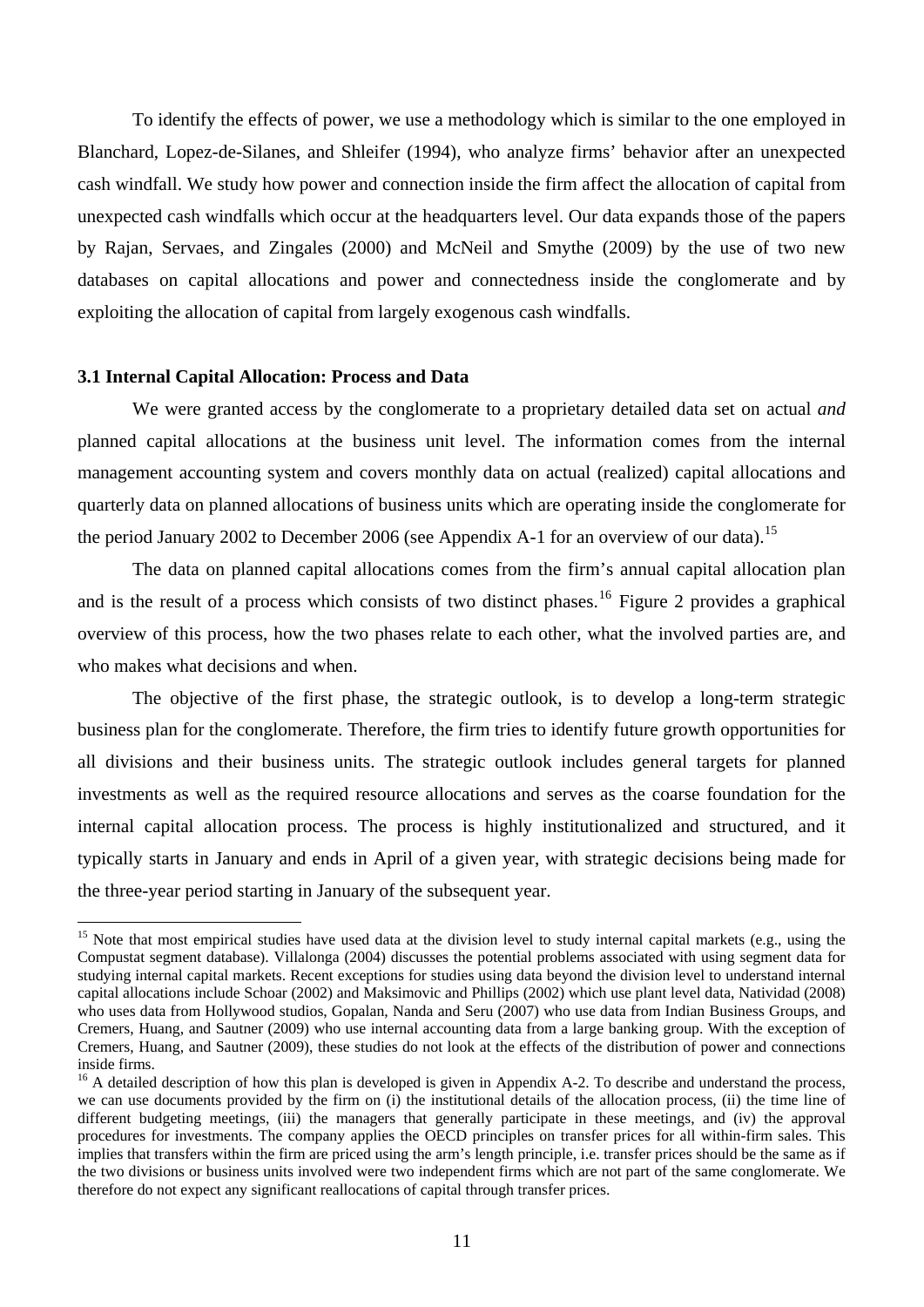Right after the finalization of the strategic outlook, a concrete annual capital allocation plan, the second phase of the allocation process, is developed for the coming year. The objective of the annual capital allocation plan is a one-year investment plan containing detailed resource allocations for all business units. The link between the strategic outlook and the allocation plan is the breaking down of the strategic outlook into the setting of concrete investment and allocation targets.<sup>[17](#page-12-0)</sup>

Discussions over the annual allocation plans start in June with the Division CEOs, based on the strategic outlook, preparing allocation targets for the coming year. They are then presented to their Business Unit CEOs for negotiations and adjustments. The Division and Business Unit CEOs then present the revised capital allocation plans to the headquarters (executive board) and joint negotiations as well as revisions take place. In October or November, the executive board decides on the concrete investment and allocation targets for the coming year. For our empirical analysis, we can employ *ex ante* allocation data from this plan. This data is available on a quarterly basis.

Figure 3 provides an overview of the budgeting process across different years and documents for which years data is available. Since the annual capital allocation plan is not modified, it is generally more informative than the strategic outlook whose plans are overlapping and adjusted during the three-year period.<sup>[18](#page-12-1)</sup>

The process behind the concrete execution of capital expenditures for specific projects is relatively straightforward. Based on standard NPV rules, the firm requires approval by the executive board for any project which involves an investment exceeding a specific threshold.<sup>[19](#page-12-2)</sup> All investments which are below these thresholds are at the discretion of the business units and can easily and quickly be executed (e.g., buying or replacing small machines or IT). Most importantly, the conglomerate has *no* institutionalized and structured process and formalized rules for the allocation of cash windfalls which occur if the headquarters sells, for example, some of its equity stakes in other firms. Moreover, the proceeds from cash windfalls are not considered and included in the submitted and approved planned capital allocation budgets.

Overall, the internal process for capital allocations in normal situations for *ex ante* allocations resembles textbook recommendation (e.g., Anthony and Govindarajan, 2007, Brealey, Myers, and Allen, 2006 or Balakrishnan et al., 2009). However, the conglomerate has no institutionalized

<span id="page-12-0"></span> $17$  The proposed annual allocation plan also translates into a complete set of planned balance sheets and income statements for each business unit, which are subsequently aggregated and consolidated at the division as well as the firm level.<br><sup>18</sup> During the year, the firm also conducts quarterly budget revisions (updates) and rolling forecasts.

<span id="page-12-1"></span>which we do not have data, are typically necessary if product demand conditions change. In our regressions, we account for potential adjustments by controlling for lagged deviations of planned EBIT from actual EBIT.

<span id="page-12-2"></span>The respective thresholds depend on the different divisions and vary from 5 to 35 million EUR, depending on how capital intensive business units are. The input variables for the calculations of the NPVs (e.g., the cost of capital) are provided by the headquarters.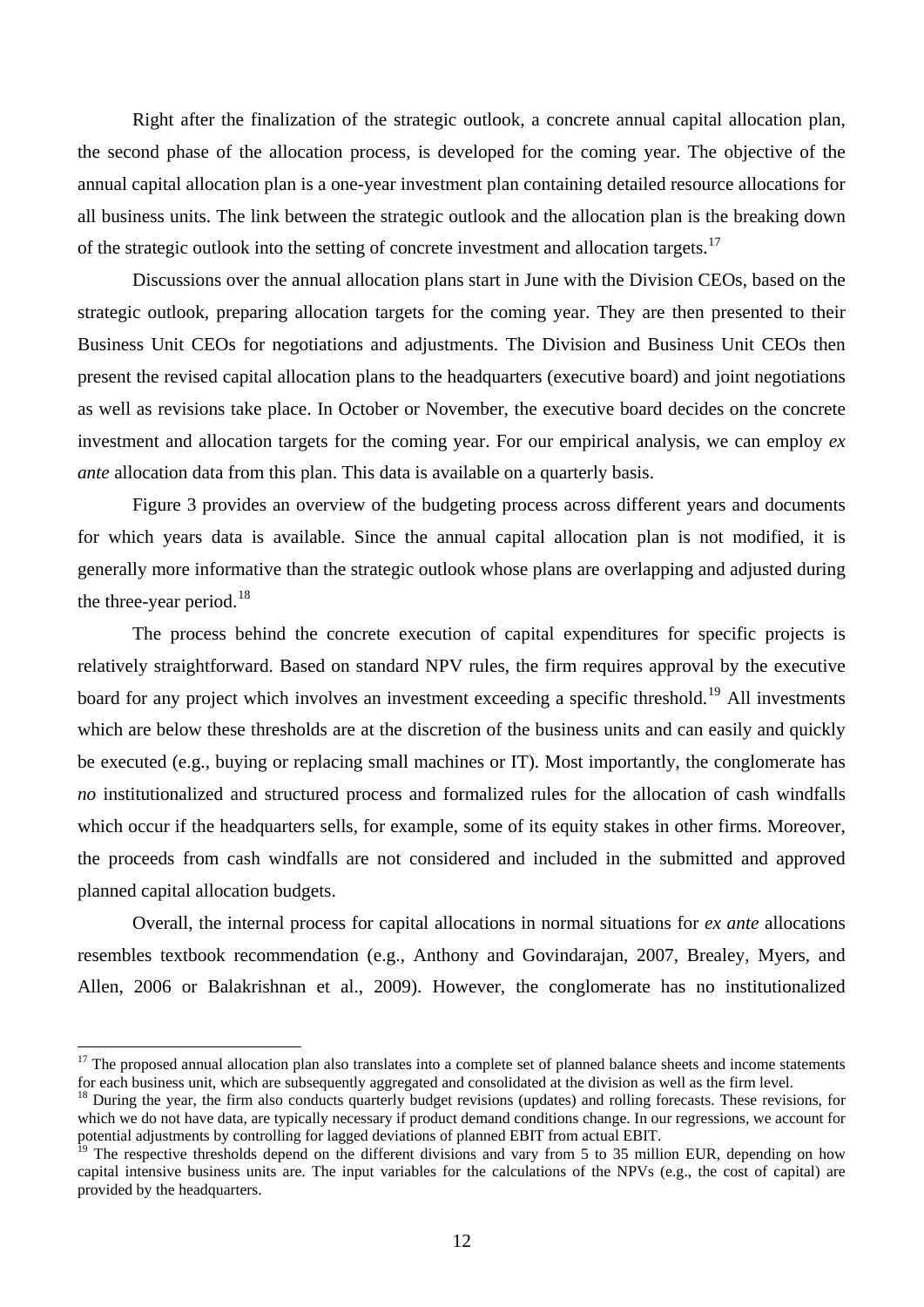procedures for the *ad hoc* allocation of capital resulting from cash windfalls (i.e., for abnormal situations).

Table 4 presents descriptive statistics of the planned and actual allocation data at the business unit level. All variables are calculated based on quarterly observations. As the changing number of observations shows, the variables are available for most but not all business units and quarters. The table shows that the (*ex ante*) planned values do not exactly match the *ex post* realized ones. Planned capital expenditures, for example, are generally higher than the actual ones. This is a well-know phenomenon in the management accounting literature and called budgetary slack (see Davila and Wouters, 2005). Table 4 documents in Panel B pairwise correlations between actual and planned values. It shows that planned and actual numbers are generally highly correlated, but the correlations for many variables are far from being perfect. While the correlation between planned and actual capital expenditures, for example, is only 0.8605, the correlation between planned and actual sales is  $0.9741.<sup>20</sup>$  $0.9741.<sup>20</sup>$  $0.9741.<sup>20</sup>$ 

# **3.2 Measures of Power and Connectedness**

 $\overline{a}$ 

To measure power and connection inside the firm, we construct different proxies for both the Division and Business Unit CEOs. In total, there are 13 different Division CEOs and 43 different Business Unit CEOs working for the firm during the sample period. Some of these managers are still employed by the firm while others have left or retired.

We can use three main sources for our data. First, we use management profile data from BoardEx and Zoominfo for all Division and Business Unit CEOs. Second, we complement and crosscheck this data with information from social networking web pages (e.g., LinkedIn, Facebook, and MySpace), annual reports, and a systematic web and newspaper search. From this data, we construct several measures of power and connectedness based on manager characteristics and histories.

We assume that managers are better connected inside the firm if they live closer to the headquarters. As in Cohen, Frazzini, and Malloy (2008) we proxy for the relation to the CEO by measuring personal connections via shared educational networks. We therefore create a dummy which is one if a unit manager studied at the same university as the CEO of the firm and also graduated from there in the same discipline.

Moreover, we proxy for the relation to the CEO by measuring if a manager had a personal overlap with the CEO inside a unit of the firm at some point in the past (e.g., if both worked at the same time in the same unit or the same foreign subsidiary). A similar measure of past employment

<span id="page-13-0"></span> $20$  Note that the latter correlation suggests that the quality of the forecast of the expected investment profitability is rather high, implying that the internal measures of investment opportunities are of high quality.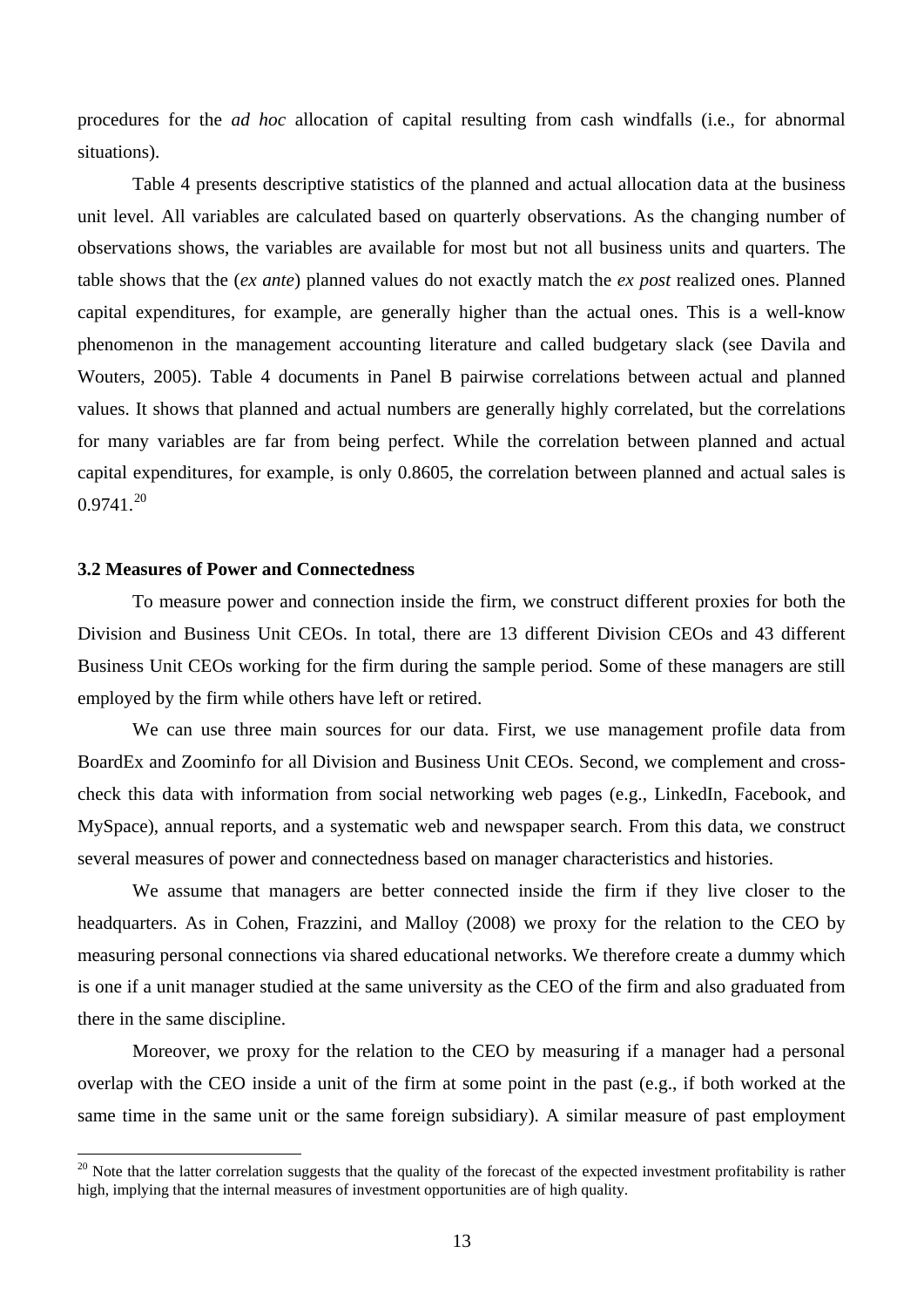network is used in Fracassi (2008). We also follow the corporate governance literature and look at the tenure of managers. Following Ryan and Wiggins (2004) and Berger, Ofek, and Yermack (1997) we assume that the power and connectedness of managers increase as their tenure lengthen. Using tenure as a proxy, we try to capture the social networks of a person inside the company. We also construct a related tenure variable which directly measures the number of years a manager has been working in a powerful position at the firm (e.g., Division CEO, Business Unit CEO, or Head of Marketing). Moreover, we measure distance to the headquarters and build a dummy, Proximity to HQ, which takes the value one if a manager lives in the country where the firm originates from and has its headquarters (see Bandiera, Barankay, and Rasul, 2009, Landier, Nair, and Wulf, 2009 for similar measures). As the firm is a world-wide conglomerate, not all business units are located and run in the country of the headquarters and in its geographic proximity.

Lastly, we construct an index which measures whether a manager has characteristics which are likely to be helpful for being well connected inside the firm. This index, labeled Favorable Biographics, ranges from 0 and 4 and is formed by adding 1 when a unit manager: (1) speaks the local language; (2) has the local nationality; (3) went to the university of the CEO; (4) graduated in the same discipline (engineering) as the CEO. The first two measures are in line with Bandiera, Barankay, and Rasul (2009), while the last two are similar to the ones in Cohen, Frazzini, and Malloy (2008).

Finally, for the 43 Business Unit CEOs, we were able to complement the management profile data with information from an internal questionnaire that we designed and ran ourselves. The survey contained both self-constructed questions and other questions previously used in the management and sociology literature to measure influence and power (e.g., Podolny and Baron, 1997, and Forret and Dougherty, 2001, 2004). In the summer of 2008 we distributed, with the support of the firm and after several beta tests, a questionnaire to all 43 current and former Business Unit CEOs. We guaranteed that the survey answers are analyzed fully confidentially and anonymously for research purposes only, and that they will not be traceable. We use the survey instrument to construct measures of managers' networking activities and their connection to higher management. In total, 20 Business Unit CEOs returned the survey which results in a response rate of about 47%. Based on the survey, we construct two indexes. A detailed description of the underlying questions, their sources, and how these indexes are constructed is provided in Appendix A-4.

The first index, Networker Type, ranges from 0 to 5 and tries to measure to what extent a Business Unit CEO undertakes networking activities. The index is formed by adding one when a manager: (1) is a member in a fraternity; (2) is a member of a social club in the firm; (3) regularly stops by the headquarters to say Hello; (4) accepts regularly highly visible work assignments; (5)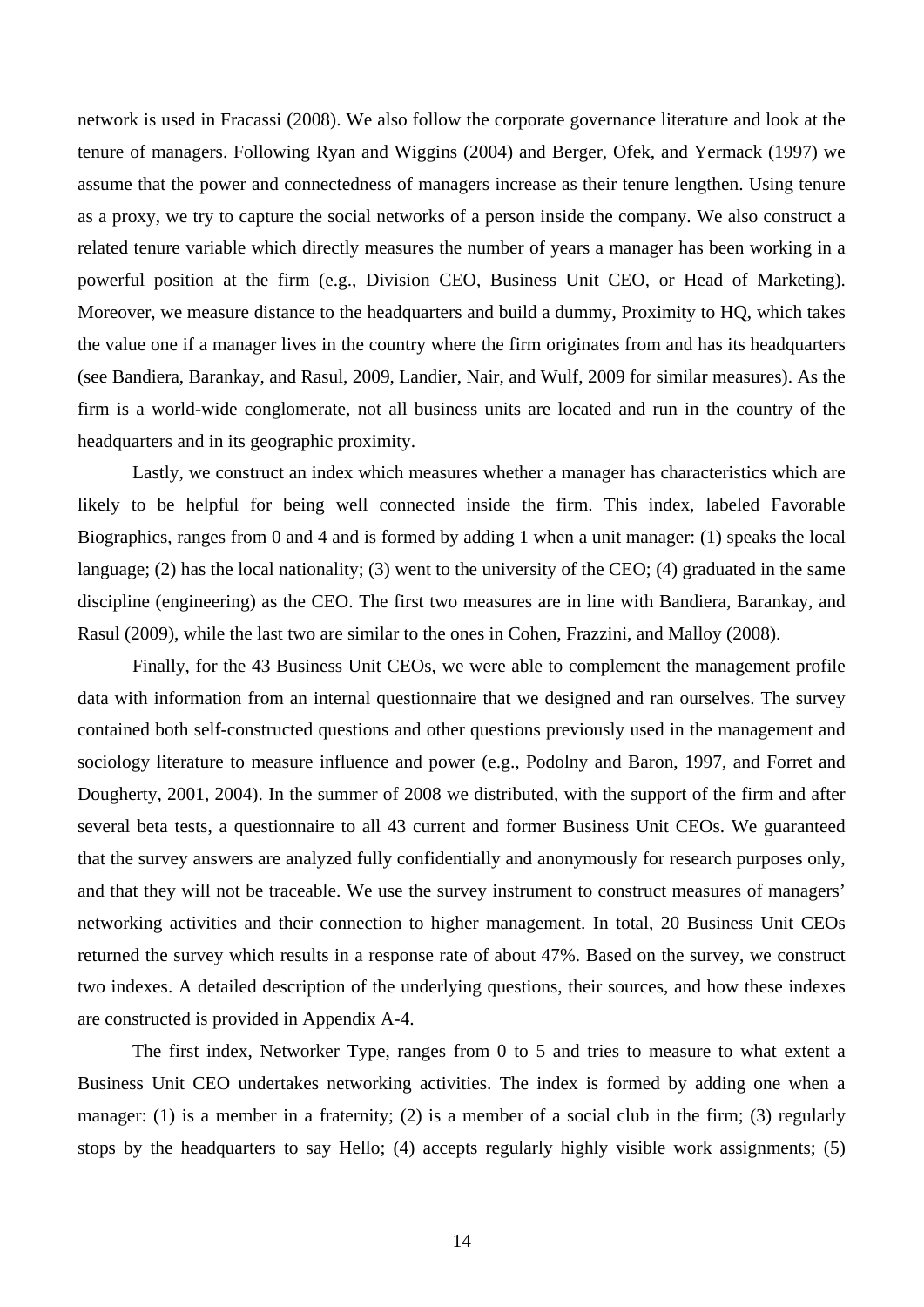participated regularly on highly visible task forces or committees. The last three components of this indexed were developed and used in Forret and Dougherty (2001, 2004).

The second measure, Connection to Division CEO, proxies for how well connected a Business Unit CEO is to his Division CEO. The index ranges from  $0$  to 3 and adds one when a manager: (1) has a Division CEO as a personal mentor; (2) goes at least occasionally for lunch with the Division CEO; (3) meets the Division CEO in persona at least every two weeks. The second component again follows Forret and Dougherty (2001, 2004) while the third one is used in Podolny and Baron (1997).

Summary statistics of our power and connection proxies are reported Table 5 with correlations being documented in Appendix A-5.

## **3.3 Cash Windfalls**

 $\overline{a}$ 

During the sample period, our conglomerate faces several cash windfalls resulting from headquarters' sales of equity stakes in other companies (often minority holdings).<sup>[21](#page-15-0)</sup> The units have not considered these cash windfalls in their submitted and approved planned capital allocation budgets. Nonetheless, these cash flows are partially available for investments of the business units *ex post*. The analysis of windfalls provides a suitable scenario to test our theories since the equity sales are largely exogenous to the unit managers, the divisions, and their business units.

First, the selling decisions were made at the headquarters level and the unit managers were not involved in these decisions. Moreover, the equity stakes were held and managed by the headquarters and outside the business units reach. The stakes were therefore not under the discretion of the divisions and their business units and they did not form part of the business units' assets. With one exception, no unit manager was acting as non-executive director on the board of the companies.<sup>[22](#page-15-1)</sup>

Second, as documented before, our sample firm is neither financially constrained nor in need of cash to finance the investment opportunities of the various units. The sale of the stakes was therefore not endogenous in the sense that they were conducted to finance investments of the conglomerate's units (see Hovakimian and Titman, 2002).

Third, the activities of the companies in which the equity stakes were sold were unrelated to the activities of the business units in most, namely, five out of eight cases. In the three cases were the activities were related to those of two of the firms business units, this was mainly because the companies were providing some supplies to the units, the sale of the equity stakes implied only small reductions of the equity investments in these companies. Moreover, our results are robust to excluding

<span id="page-15-0"></span><sup>&</sup>lt;sup>21</sup> During our sample period, the company did not experience cash windfalls resulting from won or settled lawsuits as exploited in Blanchard, Lopez-de-Silanes, and Shleifer (1994).

<span id="page-15-1"></span>In one case a Division CEO was on the supervisory board of one of the firms. Our results are robust if we drop this person and its unit from the sample.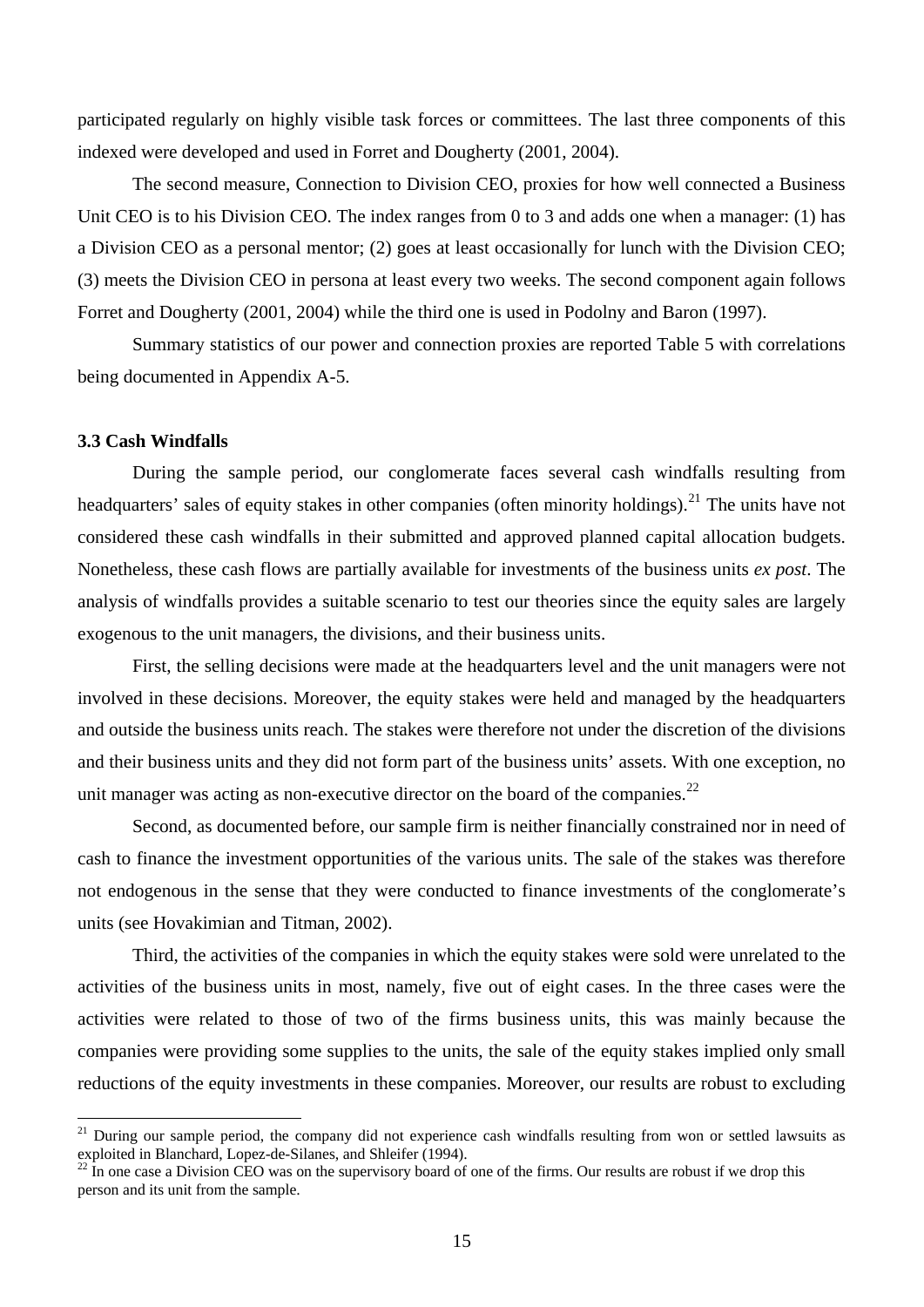these units from the sample. In all eight cases, the stakes were mainly sold as they were considered non-strategic assets, the firm wanted to exploit market opportunities, and it wanted to reduce the exposure to cyclical industries.

Studying the effects of power and connection on the distribution of cash windfalls rather than on planned budgets is also advantageous for another reason. Instead of being the result of power and connection, high planned budgets could by itself also be a manifestation and hence driver of managerial power in organizations. This reverse causality problem in the analysis of planned capital allocation is mitigated when cash windfalls are used. As cash windfalls are not part of planned capital budgets but come on top of the existing budgets, they obviously cannot proxy for power (in contrast to historically high budgets).

We measure cash windfalls by looking at all equity stakes which have been sold by the headquarters during the sample period and which generated cash inflows of at least 500 million EUR. Table 6 provides descriptive statistics of the cash windfalls. In total, we could identify eight equity sales transactions leading to an average cash windfall of 703 million EUR, ranging from 615 to 935 million EUR. These windfalls occur in a total of 6 different quarters and the average cash windfall per windfall quarter is 938 million EUR.<sup>[23](#page-16-0)</sup> As is apparent from Figures 4 and 5, the cash windfalls are substantial for the conglomerate and its five divisions, and they are likely to impact the firm's operations. The windfalls in 2005, for example, amount to 10% of the total sales of the firm, 19% of the total assets, about 84% of the cash flows from operations, four times the annual investment, and 126% of the firm's EBIT. Panel B provides a summarized description of characteristics of the windfalls. Detailed information for each windfall is provided in Appendix A-6.

Panel C provides information on how the company used the proceeds from the windfalls. The numbers are averages calculated over the years in which the cash windfalls occurred. The table shows that almost 20% of the money from the windfalls was used for investments within the conglomerate. Importantly, 30% of the money was paid out to the firms' shareholders in the form of dividends and share repurchases, and another 20% was used to increase cash holdings. These usages further mitigate concerns that the equity stakes were sold primarily in order to raise capital for the financing of projects. Figure 6 plots cumulative abnormal returns from a simple event study around the cash windfall announcement dates. While the market seems to initially react positive to the windfalls, this effect disappears over the next 20 trading days suggesting some skepticism by the market.

 In the following, our methodology exploits the availability of planned investment data and studies the effects of the cash windfall on how business unit investment actually changes *relative* to

<span id="page-16-0"></span><sup>&</sup>lt;sup>23</sup> The cash windfalls occurred in Q4 2003 (one windfall), Q3 2004, Q4 2004 (two windfalls), Q2 2005, Q3 2005 (two windfalls), and Q4 2005.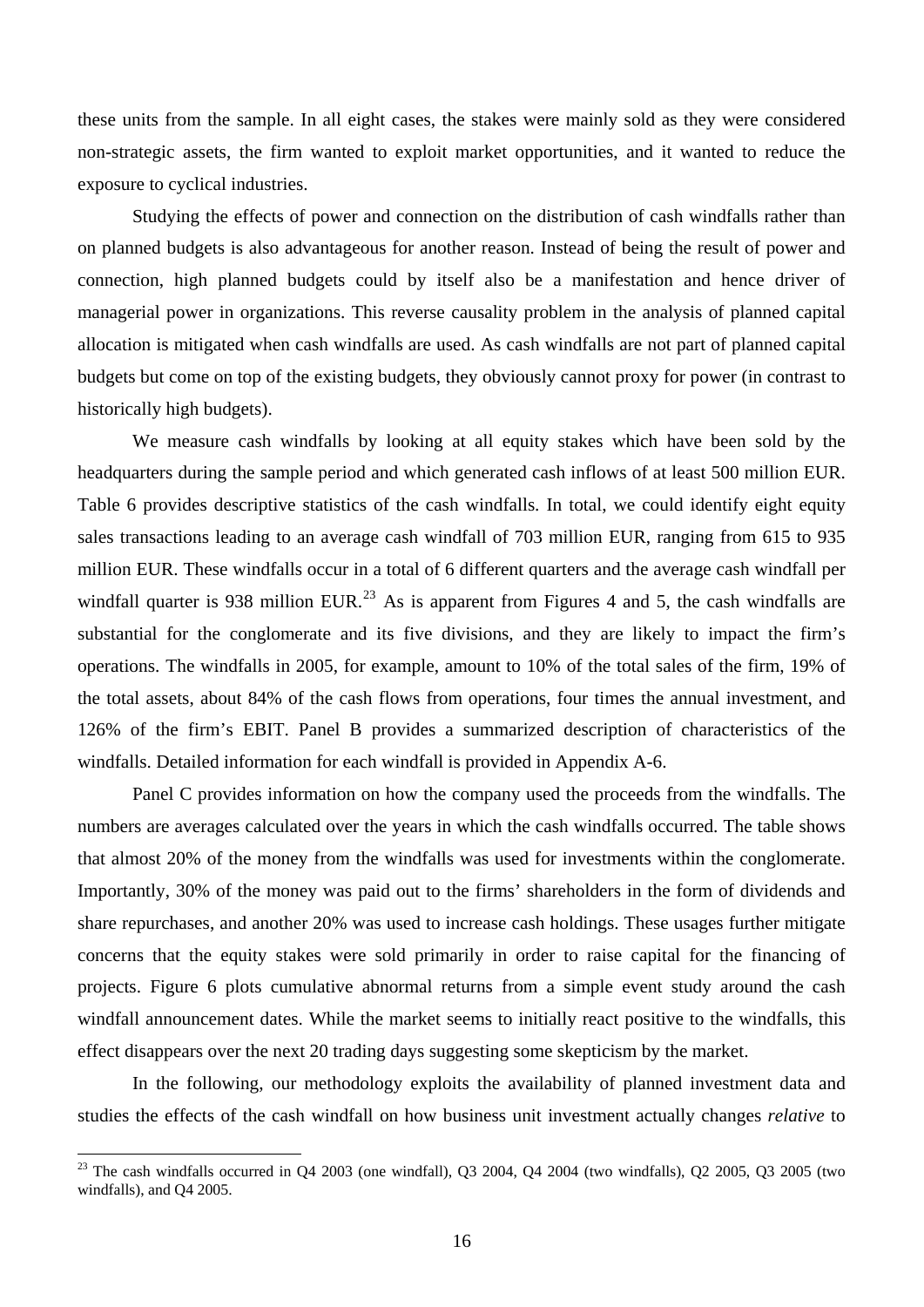what was initially filed in the plans. We will therefore study the distribution of the cash windfalls within the conglomerate by looking at the differences between actual and planned investment (i.e., between actual and planned capital allocations). The occurrence of cash windfalls which are used for investment but not included in the allocation plans cause a deviation of actual from planned investment. As can been seen from Figure 7, the actual investment across the business units of the firm is substantially closer to planned investment if a cash windfall arises. This reduction in budgetary slack is uniform across all cash windfall quarters. If managerial power or connectedness matter for the allocation of cash windfalls, we should expect that more powerful or better connected managers receive a larger piece of these cash windfalls for their own units. This should imply that their investments, compared to the units of less powerful or connected managers, increases more strongly relative to the plan.

### **4. The Allocation of Cash Windfalls and Managerial Power and Connectedness**

In Table 7, we examine whether bargaining power and influence activities around cash windfalls can explain the differences between actual and planned capital expenditures. We regress the difference between actual and planned capital expenditures on the (log of the) cash windfalls, our power (or connection) variables, and an interaction term of the cash windfalls and the power/connection variables. The difference between actual and planned capital expenditures is scaled by the total assets of a business unit. Our managerial power or connection measures vary from regression to regression and are named in the columns above the regressions. We add the power proxies individually to the regressions to avoid problems due to multicollinearity. Table 7 reports the regression estimates using proxies of Business Unit CEO power and connection. In unreported regressions, we also run the same regressions using proxies of Division CEO power. These results will be discussed later.

In all regressions, we account for a wide range of factors, namely differences in investment opportunities, unobserved business unit heterogeneity, seasonal effects, and a set of other controls. We control for differences in investment opportunities using sales growth, EBIT divided by lagged total assets, and lagged values of imputed Tobin's Q. Business unit fixed effects are included to control for unobserved heterogeneity (e.g., in investment opportunities) at the business unit level. We also include lagged EBIT deviation from the plan and a Fourth Quarter Dummy as some of the business units sell substantial fractions of their products in this quarter. Time dummies are further added to account for year effects.

The regression estimates show that the cash windfalls have a positive and significant effect on the difference between actual and planned capital expenditures. Given that actual investment is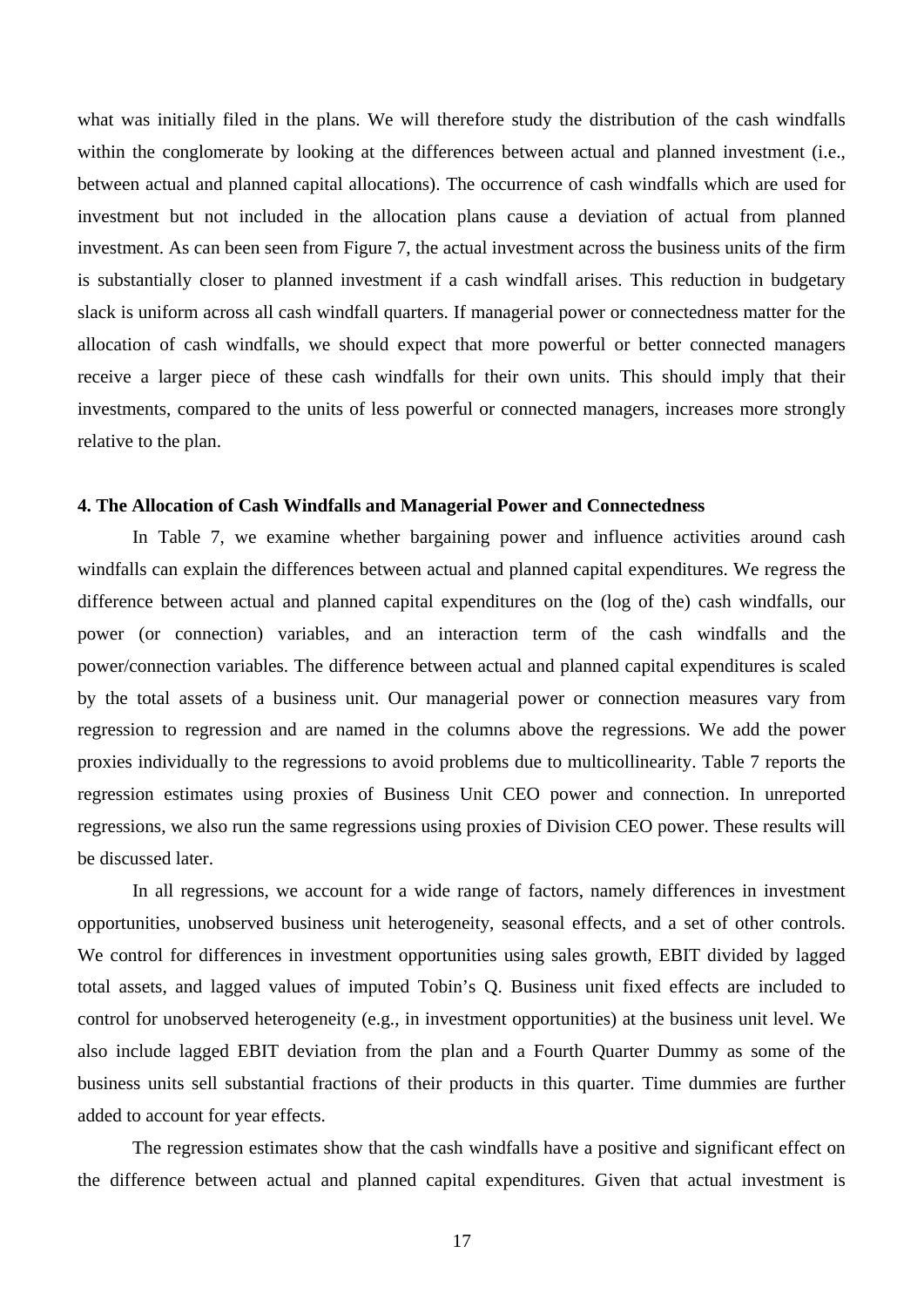generally below planned investment due to budgetary slack (see Table 4) this suggests that a typical cash windfall moves actual investment upwards towards what has been planned.<sup>[24](#page-18-0)</sup> Based on the estimates in Column 1, a cash windfall of 700 million EUR, this equals roughly an average windfall, increases the left hand side variable by  $0.0017$  [=log(1+700)\*0.0006]. For a given planned investment rate this suggests that the actual investment rate, i.e. capital expenditures over total assets, increases by about this number, after controlling for business unit fixed effects.<sup>[25](#page-18-1)</sup> Relative to an average quarterly investment rate of 0.0081, calculated across all no cash windfall quarters, this corresponds to a substantial increase in quarterly investment by about 21% [=0.0017/0.0081]. The regressions also show that actual and planned investments are generally closer to each other if investment opportunities, measured using EBIT/Total Assets, are better. Moreover, lagged EBIT deviations also seem to be a significant determinant of how close actual and planned investments are.

Most importantly, we find that the investment increase is far from homogeneous and some of the variance can be explained by the different degrees of power and connections of business and division unit managers. More specifically, the results provide evidence across various measures of managerial power and connection suggesting that unit managers who have more influence within the conglomerate get a larger fraction of the windfalls for their own business units. These results hold even after controlling for performance and profitability measures as well as unobserved business unit heterogeneity.

Our results suggest that, *ceteris paribus*, Business Unit CEOs who have the same degree and graduated from the same university as the CEO, those who have a relatively long tenure in the firm or in a powerful position, or those who live in the country where the headquarters is located, receive larger parts of the cash windfalls for their own units' investments. Moreover, we find that Favorable Biographics and our survey-based measure of a manager's networking activities also significantly explain the distribution of the windfalls. In the regressions in which we use proxies for Division CEO power and connection, we find that those Division CEOs which live in proximity to the headquarters and those with longer tenure receive larger parts of the windfalls for their business units.

The estimated economic effects of power on the windfall distribution are large. Suppose a windfall of 700 million EUR arises. How do different levels of managerial power or connectedness affect how actual investment rates change relative to those that have been filed in the budgets? To illustrate these economic effects, Table 7 calculates the change in the dependent variable using the estimated power coefficients of the regressions. If we look, for example, at Proximity to HQ and at a

<span id="page-18-0"></span> $24$  This effect is uniform across all cash windfall quarters. In one cash windfall quarter, actual investment even exceeds what has been planned (two windfalls took place in this quarter).

<span id="page-18-1"></span><sup>&</sup>lt;sup>25</sup> We can assume a fixed planned investment rate as the cash windfalls were not incorporated in the annual capital allocation plan.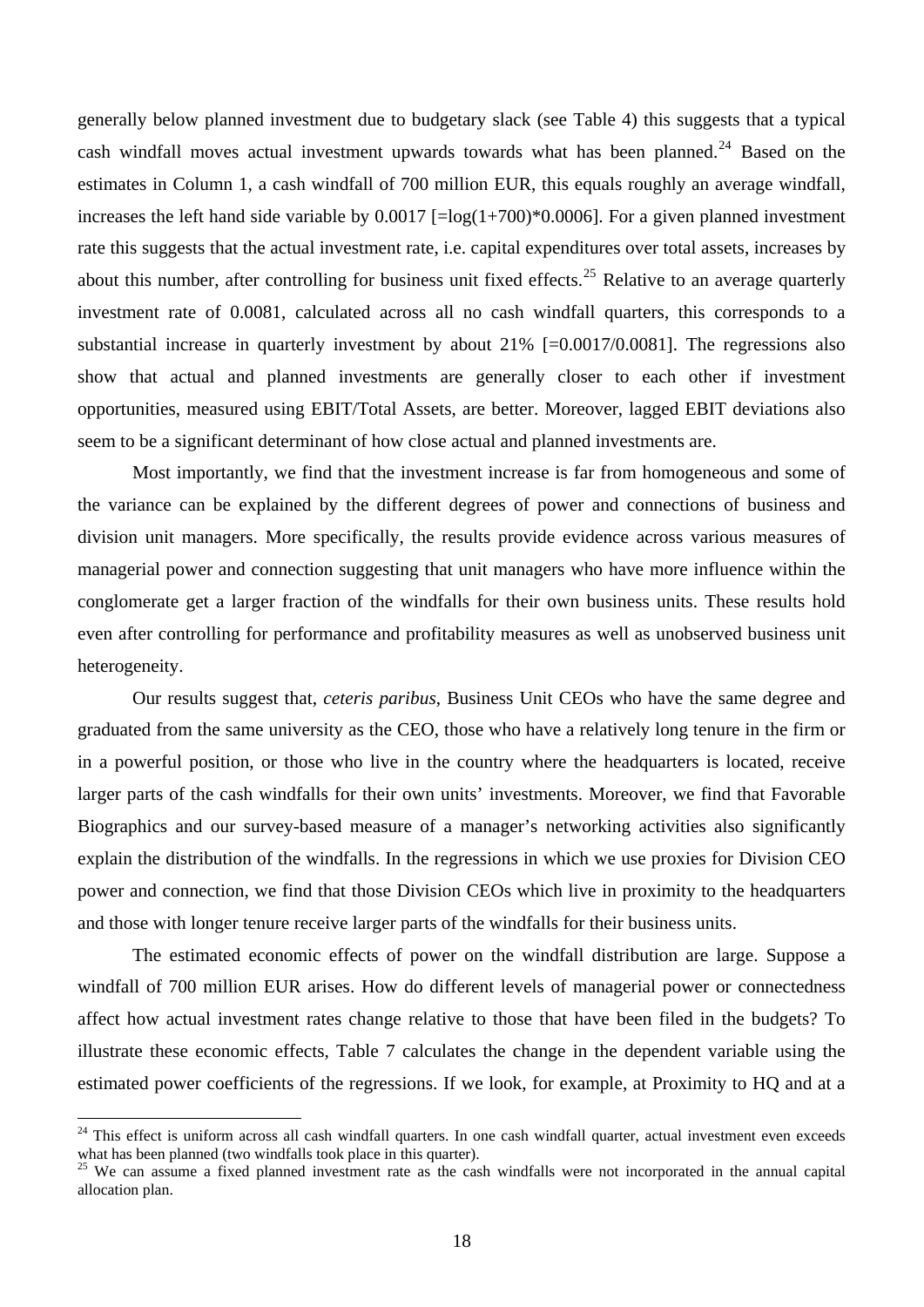Business Unit CEO who lives abroad we find that the change in his business unit's actual investment rate relative to the plan is 0.00037.<sup>[26](#page-19-0)</sup> This corresponds to an increase in quarterly investment by only 5% [=0.00037/0.0081] relative to the average quarterly investment rate of 0.0081. If, to the contrary, a Business Unit CEO lives close to the headquarters, i.e. close to where the decisions are being made, his actual investment rate increases by 0.0024. This corresponds to an increase in quarterly investment relative to the plan by a substantial 29%.

To illustrate the effects of the tenure variable, we compare business units whose CEOs' tenure is at the first quartile (i.e., 4 years and low power) with those where tenure is at the third quartile (i.e., 26 years and high power). The change in actual investment (relative to the plan) of business units where the Business Unit CEO has low power will be 0.00066 if a windfall arises. This equals about 8% of the average quarterly investment rate. On the contrary, the change in investment of units where the CEO has high tenure is substantially larger. Using again the same regressions estimates, the quarterly investment rate will change by 0.00231 or 40% relative to the average investment rate. Overall, a unit's actual investment (relative to the plan) increases by 32% if tenure goes up from the first to the third quartile of the distribution.

Taken together, our results provide evidence consistent with the inefficient internal capital market models of Meyer, Milgrom, and Roberts (1992), Scharfstein and Stein (2000), Rajan, Servaes, and Zingales (2000) or Wulf (2008), which suggest that variables which are related to the bargaining power of managers inside a firm have to be taken into account when analyzing internal capital allocations.

# **5. Robustness and Alternative Explanations**

 $\overline{a}$ 

### **5.1 Alternative Regression Specifications and Controls**

As it is important for the results in Table 7 to properly control for investment opportunities, we conduct a set of robustness checks of the above results. We include various alternative measures for investment opportunities such as the planned measures of investment opportunities (e.g., Planned Sales Growth or Planned EBIT/Total Assets), past realized values, and future realized values.<sup>[27](#page-19-1)</sup> Moreover, we also use different measures of imputed Tobin's Q (e.g., based on average values of comparable firms rather than based on medians). While the measures for investment opportunities are

<span id="page-19-0"></span><sup>&</sup>lt;sup>26</sup> See Column 7 of Table 7. This is calculated as  $log(1+700)*(0.0001+0*0.0006998)=0.00037$ . Note that the coefficients of Managerial Power \* log(1+Cash Windfall) are multiplied by 1,000 in the Table 7.

<span id="page-19-1"></span> $27$  The availability of measures of investment opportunities from the firm allows us to mitigate problems of measurement error in proxies for investment opportunities such as (imputed) Tobin's Q which rely on market data from comparable firms and might be correlated with investment (see Cummins, Hasset, and Oliner, 2006, Erickson and Whited, 2000 or Whited, 2001).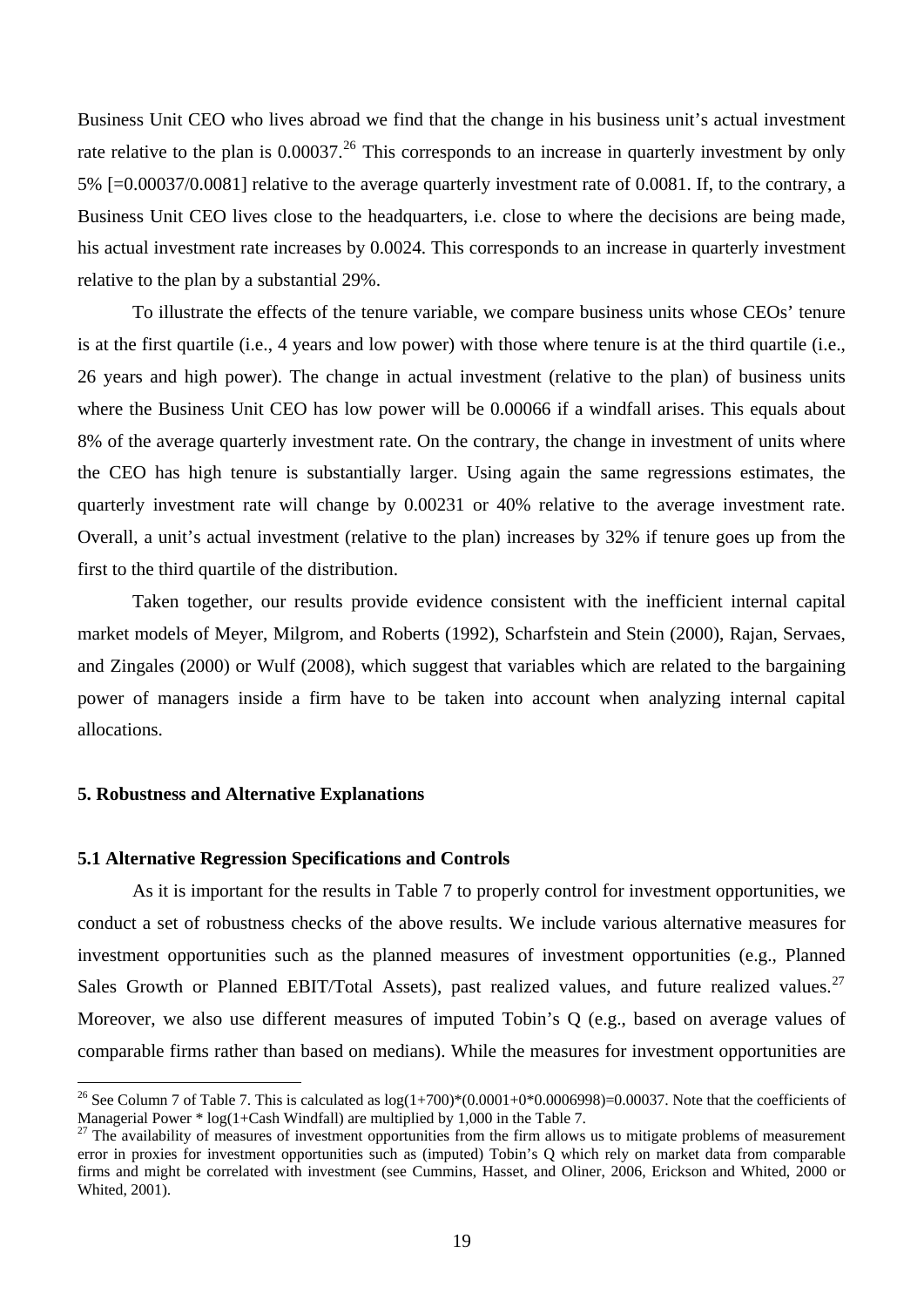not always significant in the regressions, the coefficients of the interactions variable between power/connection and the cash windfalls remain significant across the specifications. The reported results are also robust to including sales (as a measure of business unit size), cash flows from operations (standardized by total assets), and lagged values of EBIT (standardized by total assets).

As an additional robustness check, Table 8 provides regression estimates for several alternative specifications of the baseline model reported in Table 7. These alternative specification use: (1) division fixed effects instead of business unit fixed effects to account for possible division-wide policies in the allocation of capital; (2) pooled OLS regressions without division or business unit fixed effects and with standard errors clustered at the business unit level; (3) specifications where standard errors are not clustered; (4) actual capital expenditures over total assets as the dependent variable; (5) logit regressions where the dependent variable is a dummy which is 1 if actual capital expenditures over total assets exceeds planned capital expenditures over total assets; (5) an AR(1) process for the error term to account for possible autocorrelation in the error term; (6) a sample which excludes the two units which of the conglomerate which were related to three of the eight equity stakes. The estimates show that our results are robust to such alternative regression.

## **5.2 Endogenous Allocation of Managers to Business Units**

One alternative explanation of our findings could be an endogenous allocation of (powerful) unit managers to those units with the best investment opportunities. To investigate this possibility, we can distinguish between two possible scenarios.

In the first scenario, the most powerful managers lobby to be placed at those business units or divisions with the best investment prospects at a given point in time. The allocation of managers to certain units would then be driven by their power rather then their ability to run a specific unit. However, our data suggests that this is unlikely to be happening. First, internal job movements are of rather low frequency in our firm while measures of investment opportunities vary substantially crosssectionally and over time. Out of all 43 Business Unit CEOs employed during the sample period, only six (or 14%) moved from running one business unit to running another one. Furthermore, there were no movements of Division CEOs across divisions during the entire sample period. Second, if we compare the power variables of the six job moving Business Unit CEOs with those of the remaining 37 ones who did not move, we cannot find any significant between-group differences. Taken together, this speaks against an endogenous allocation of powerful managers to those units which have the best investment prospects.

In the second scenario, the conglomerate could allocate managers to business units or divisions based on managerial ability and such that those units with the best prospects get the most able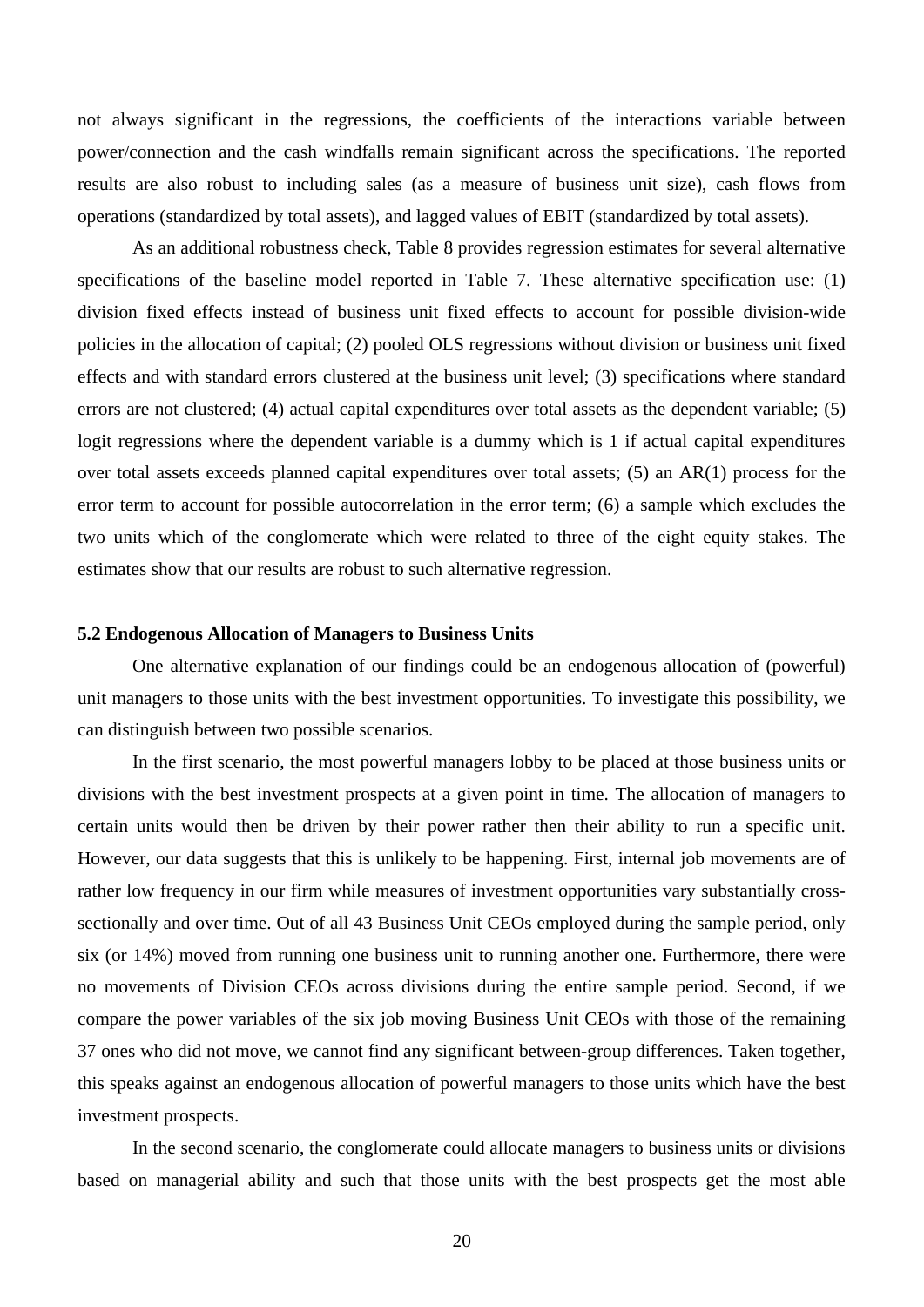managers. If this scenario explains what happens and if our power proxies in fact capture ability, we should expect a positive relationship between our power variables and planned capital budgets as well as future performance. However, as we will document in Section 5.3, this does not seem to be the case. Moreover, the low frequency of job movements again suggests that such an endogenous allocation cannot be a main driver of our results.

## **5.3 Power as a Measure of Ability**

One potential concern of our findings is that the power variables, in fact, capture ability. To address this concern, we conduct several robustness checks. First, we develop a direct proxy for a manager's ability by collecting information on whether a unit CEO holds a non-executive director position outside of the firm. One could argue that more able managers have a higher outside visibility and would therefore be more likely to be hired as non-executives by other firms. While this variable is certainly not a perfect proxy, it is reasonable to assume that it is correlated with ability.

The constructed dummy variable, External Director Position, has a sample mean of 0.32 for the Business Unit CEOs and of 0.82 for the Division CEOs. We include this direct proxy of managers' ability as well as its interaction with the cash windfall variable by amending the regressions from Table 7. The corresponding regressions are reported in Table 9 (we again do not report the Division CEO variable to save space). The estimates show that our results are robust to directly including a proxy for ability in the windfall regressions with some power variables even becoming more significant. These results hold for both proxies of Business Unit and Division CEO power.

Second, if power captured ability, we could expect our proxies to be positively related to the unit's operating performance. To see if this is the case, we regress the operating performance of the business units on our power proxies and a set of controls. We measure operating performance by looking at both Return on Assets (EBIT/Total Assets) and Sales Growth. In the regressions, we control for cash flow from operations, past investment, marketing expenditures, R&D expenditures, size (total sales), and personnel intensity. We account for unobserved heterogeneity by using business unit fixed effects, use year dummies and a dummy for the fourth quarter. The corresponding regression estimates with Return on Assets as the dependent variable are reported in Table 10. The results do not change if we use Sales Growth. The results show that across both performance measures and with one exception, we cannot detect a positive relation between performance and our power and connectedness measures. In fact, for some measures we even find a statistically significant negative relation. Our results are again robust to using the Division CEO measures.

Third, if power and connection capture ability, we should expect to find that ability (i.e., our power measures) is reflected in the planned capital budgets in the sense that more able managers get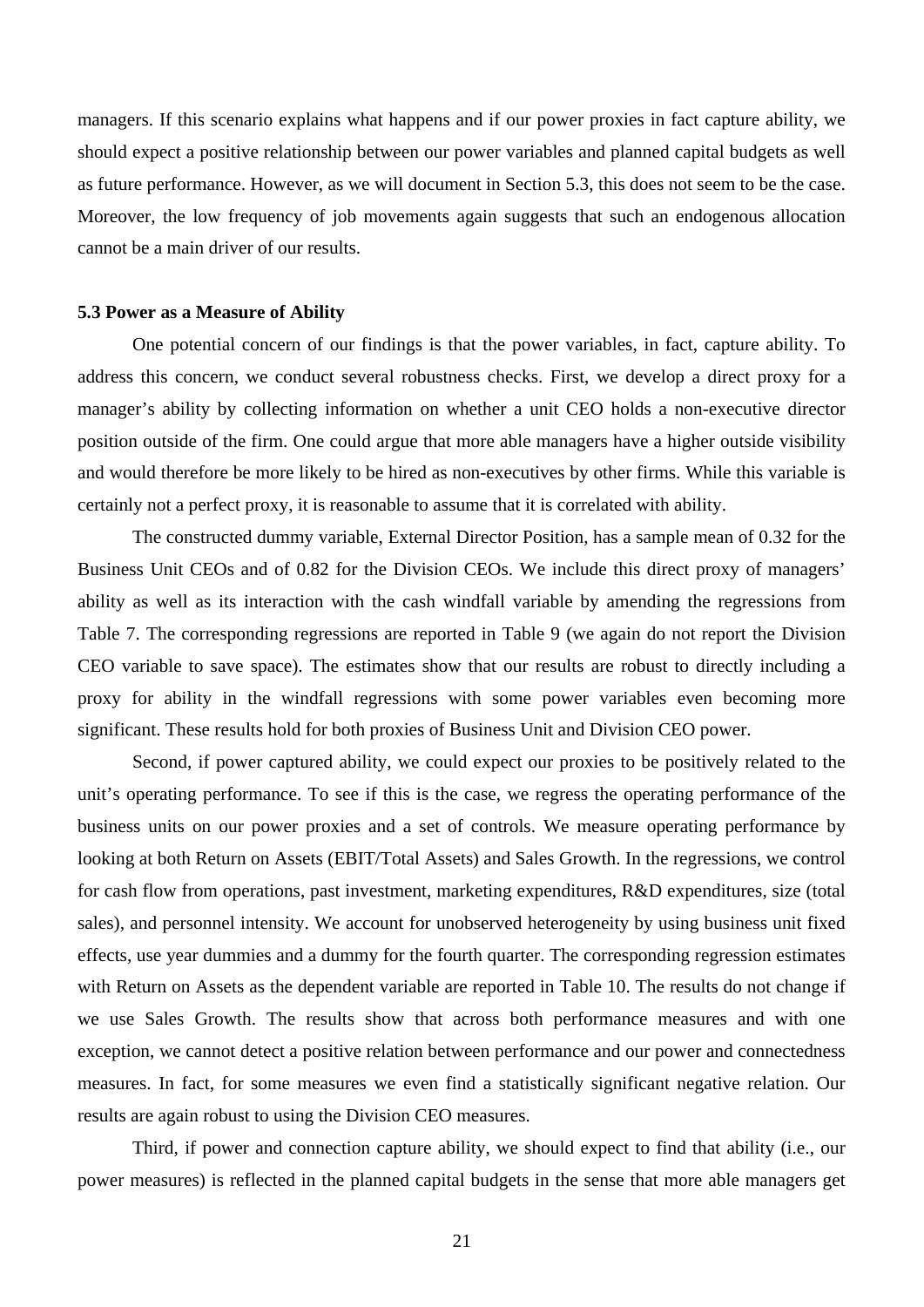larger allocations *ex ante*. In order to investigate this, Table 11 presents regressions at the business unit level in which *ex ante* planned investment is regressed on our measures of Business Unit CEO power and connection (lagged by one quarter). We control for lagged values of planned EBIT divided by total assets (return on assets), a measure of capital intensity, planned sales growth, the lagged deviation of planned from actual EBIT, and include a Fourth Quarter dummy to control for seasonal effects.<sup>[28](#page-22-0)</sup> Having access to planning data allows us to use the profitability measures that are actually employed by the firm to assess future opportunities.

The regression estimates show that planned investment is significantly related to measures of future growth opportunities and profitability. These results are in line with neoclassical investment models, e.g., Maksimovic and Phillips (2002), which suggest that corporate resources should go to the units with the highest growth opportunities.<sup>[29](#page-22-1)</sup> Interestingly, we cannot detect that our measures of power are *positively* related to *ex ante* capital allocations. This finding again holds for both measures at the Business Unit and Division CEO level. On the one hand, this finding suggests that our power variables are unlikely to proxy for ability as otherwise we should see a positive relation between planned investment and our power proxies. On the other hand, our evidence also suggests that power and connections do not play a strong role in the normal capital allocation process which may include mechanisms that try to reduce inefficient influence activities and power struggles. This finding is consistent with descriptions of conglomerates' capital allocation processes which include sophisticated and institutionalized procedures for the setting of ex ante planned allocations with close resemblance to textbook recommendations (see Anthony and Govindarajan, 2007, Brealey, Myers, and Allen, 2006, Balakrishnan et al., 2009). Together with our previous results, this suggests that it is during instances of unpredicted or *ad hoc* cash windfalls when managerial power comes into play as the institutionalized and structured budgeting processes in the firm are less likely to be binding then.

# **5.4 Capital Expenditures from Cash Windfalls versus Normal Budgets**

 $\overline{a}$ 

We have provided evidence that well connected and powerful managers can capture substantial amounts from cash windfalls to increase their own units' investments. To better understand this channel and why investments increase so substantially during these cash windfall quarters, we conducted several structured interviews with important decision makers inside the firm. One view that was expressed there was that investment approval procedures seem to be more lax in months with

<span id="page-22-0"></span> $^{28}$ This regression setup is consistent with management accounting research in which, for example, budget adjustments as a result of spending variances are analyzed (see, for example, Lee and Plummer (2007)). We include a Fourth Quarter Dummy as some of the business units sell large fractions of their products in the fourth quarter.

<span id="page-22-1"></span> $^{29}$ The regression results are very similar if we use other measures of investment opportunities (e.g., Planned EVA/Total Assets) instead.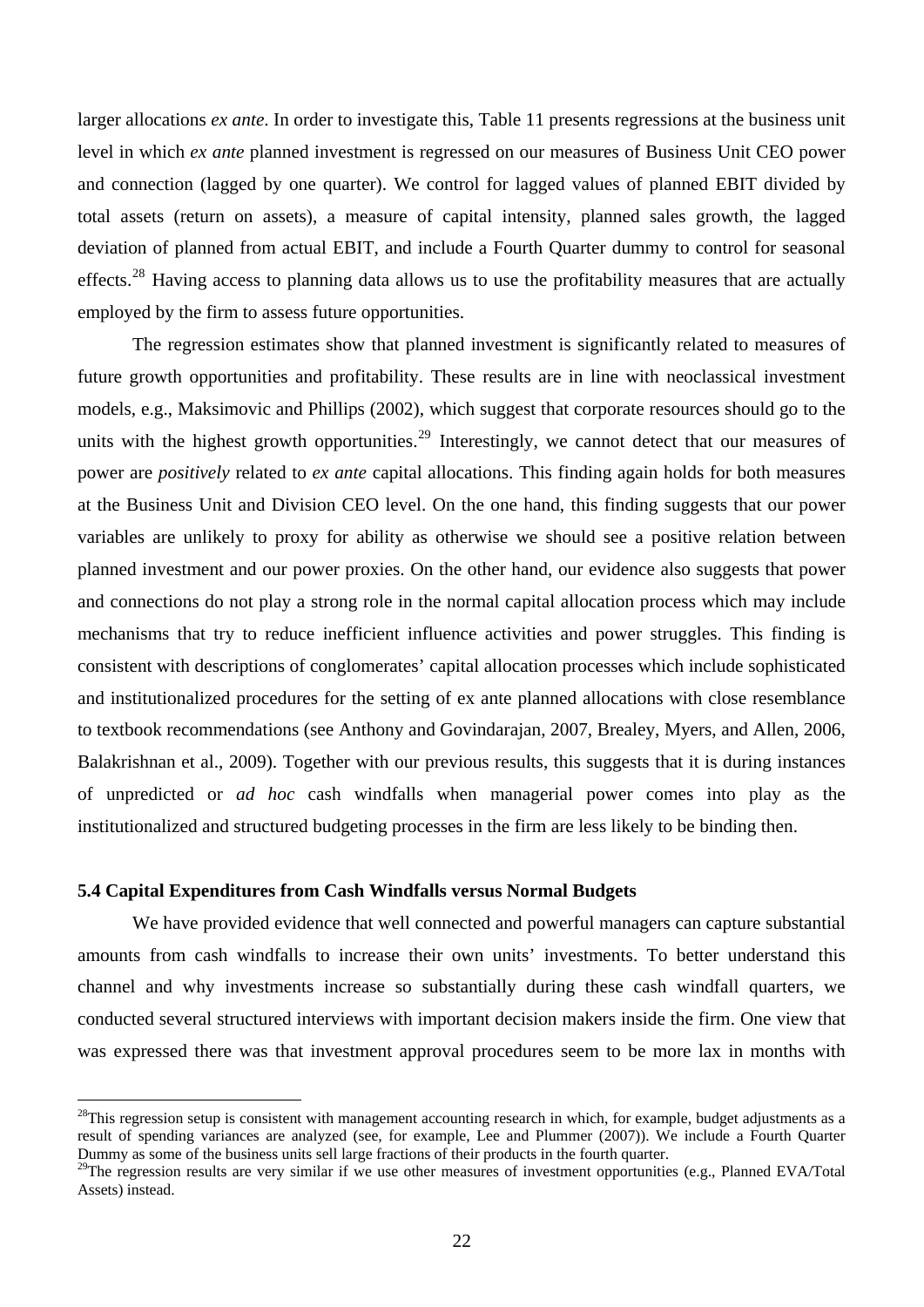large cash windfalls. As discussed in Section 2, for each actual investment, certain NPV criteria have to be fulfilled.<sup>[30](#page-23-0)</sup> It was argued that these approval procedures are more lax when large windfall proceeds are available. The firm thereby arguably tries to avoid that large amounts of cash accumulate in their cash accounts and cause shareholder activists to target the company. If such lax approval is more prevalent at units run by powerful managers, this could provide an explanation of our findings.

It was also stated that if money from the normal capital budget (planned capital allocations) is not spent, for example because of a lack of profitable investment opportunities, it is not available for spending by other business units of the conglomerate. Proceeds from the cash windfalls, on the other hand, are available for the distribution within the entire firm. If a unit does not capture and utilize the available funds for its investments, it is likely to be captured and used by others. Relinquishing capital from windfalls hence implies that other units will utilize it. All managers therefore have an incentive to capture as much as possible from the windfalls.

A related question is as to why the shareholders of the conglomerate do not require the full payout out of the cash windfalls given that parts are inefficiently distributed inside the firm based on power and not purely based on investment opportunities. In fact, as we have shown in Table 6, only 20% of the money from the cash windfalls is eventually paid out to the shareholders in the form of dividends or share repurchases. This amount roughly equals what is kept inside the firm for capital expenditures. While we do not have final evidence on why the shareholders do not require all the money, one explanation could be a standard free cash flow problem (see Jensen, 1986). Apart from having a relatively low leverage, the firm is widely held and does not have blockholders owning 5% or more. Moreover, the conglomerate operates in a country which is considered to have rather low antidirector and anti-self-dealing rights according to the indexes by La Porta, Lopez-de-Silanes, Shleifer, and Vishny (1998) and Djankov, La Porta, Lopez-de-Silanes, and Shleifer (2008). The general preference of the CEO to keep free cash flows inside the firm, together with rather low levels of ownership concentration and investor protection, and a general contractual incompleteness with regard to writing policies over the cash windfalls could therefore explain why not all money from the cash windfalls is paid out to the shareholders.

<span id="page-23-0"></span> $30$  Planned capital expenditures are usually the upper limit for actual capital expenditures. Actual investment can be below planned investment in the cases in which not all actual investment projects have been approved by upper level managers (the headquarters) even though they have been budgeted. If planned investment is not spent, it cannot be transferred to the next year. However, there is no year-end ratcheting due to the approval procedure in which upper level managers have to decide on suggested investment projects.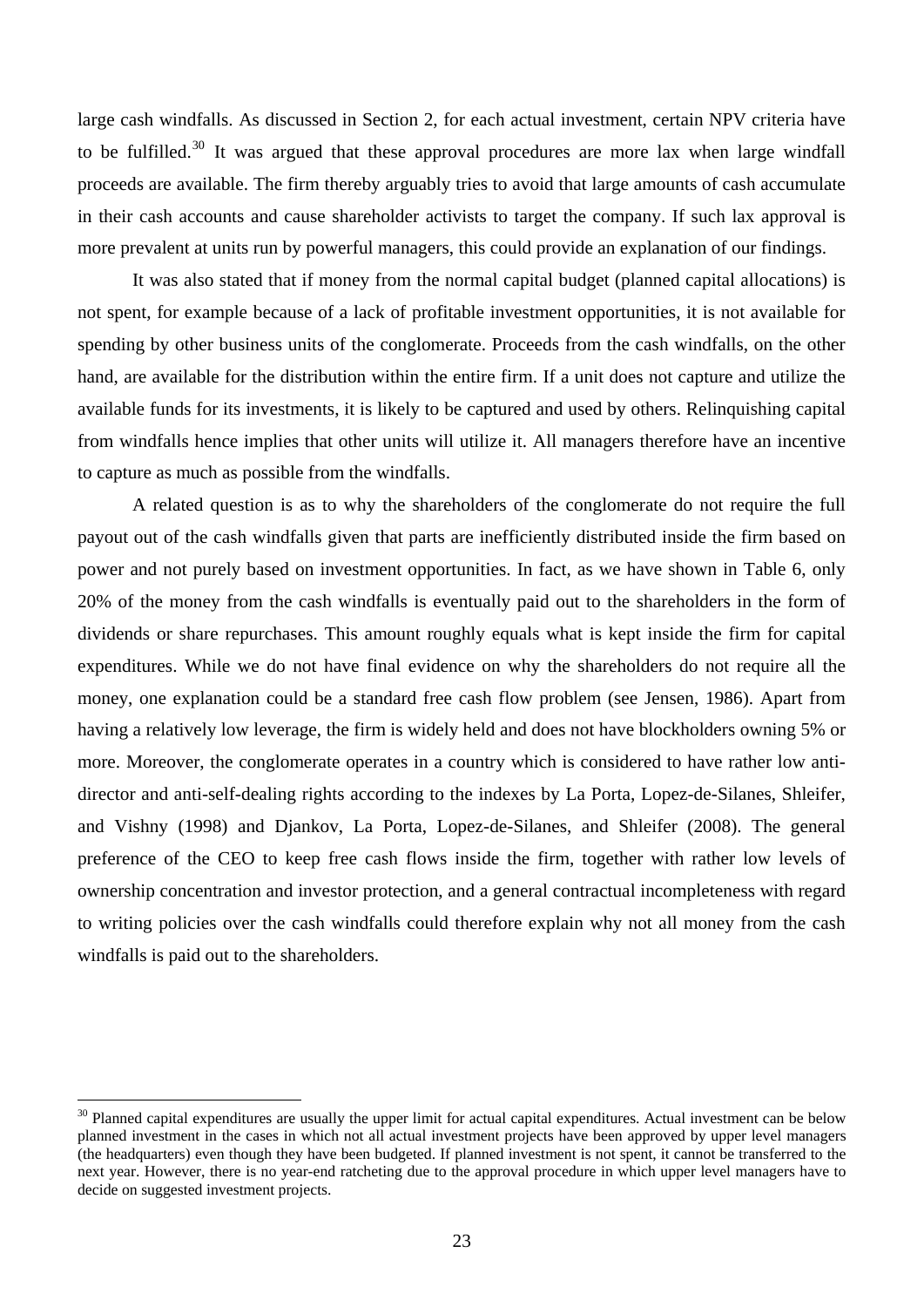# **6. Conclusion**

Combining a unique data set from the internal management accounting system of a large international conglomerate with management profile and internal survey data, we tested predictions of theories linking managerial power to capital allocation. The data provides empirical evidence of a potentially large channel of inefficiency in capital allocation in multi-unit firms and conglomerates. We showed that unit managers who have more bargaining power or better connections within the conglomerate are able to extract a larger part of cash windfall for their own business unit investments. In contrast to the large importance of power and connection measures for the allocation of windfalls, the regular capital allocation process that originates planned budgets does not seem to be influenced by unit managers' bargaining power.

Bargaining power therefore does not matter in the formalized allocation process, but exerts large influence on *ad hoc* distributions emerging from unpredicted or unaccounted cash windfalls. The combination of these two findings opens up interesting venues for future research to try to understand the capital allocation processes of these two types of cash flows and the aspects that may be responsible for the difference in results.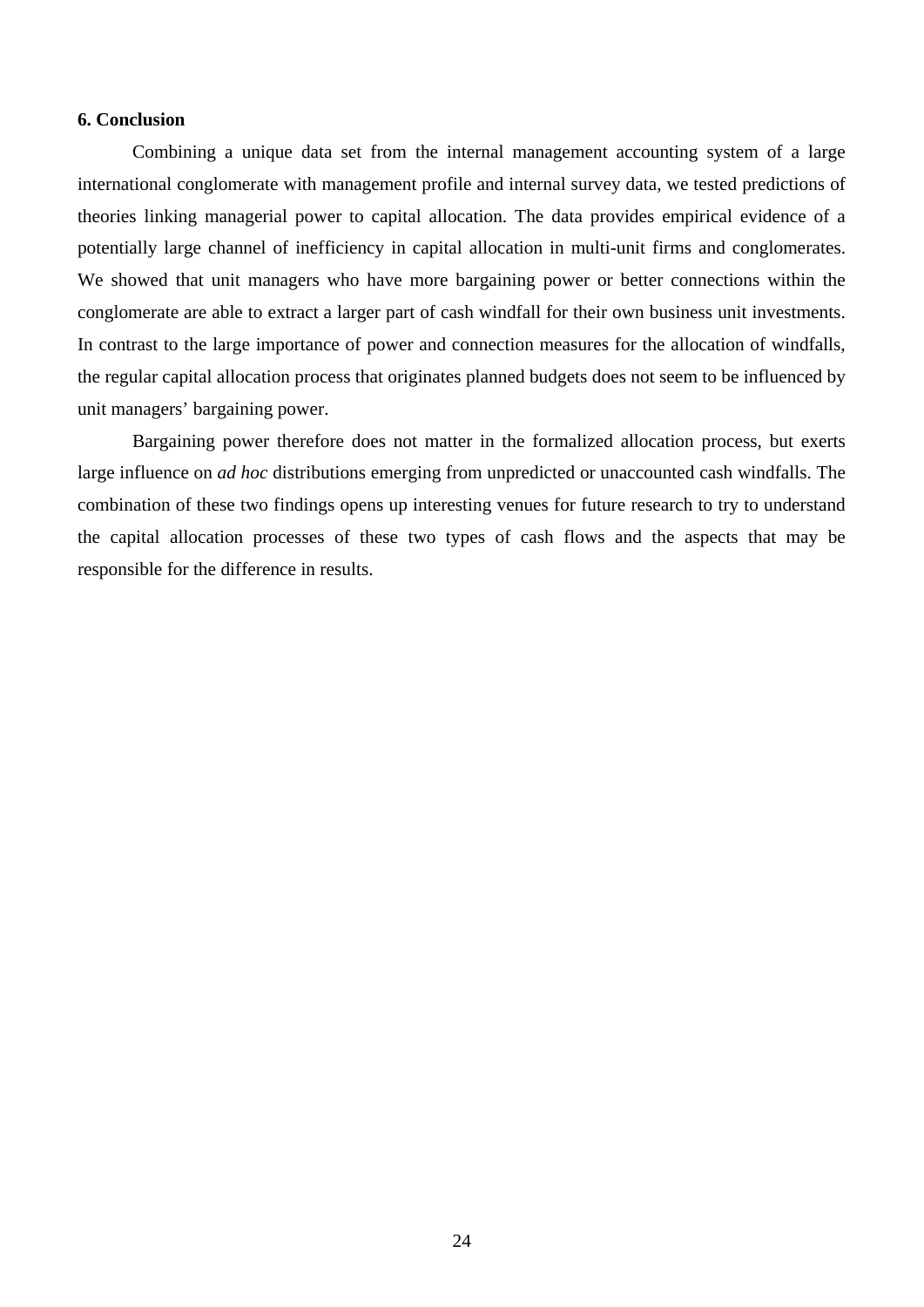# **References**

Abernethy, M. A., and E. Vagnoni, 2004, Power, Organization Design and Managerial Behaviour, *Accounting, Organizations and Society*, 29(3-4), 207-225.

Anthony, R. N., and V. Govindarajan, 2007, Management Control Systems. McGraw-Hill.

Baker, G., M. Gibbs, and B. Holmstrom, 1994a, The Internal Economics of the Firm: Evidence from Personnel Data, *Quarterly Journal of Economics*, 109(4), 881-919.

Baker, G., M. Gibbs, and B. Holmstrom, 1994b, The Wage Policy of a Firm, *Quarterly Journal of Economics*, 109(4), 921-955.

Baker, G., and B. Holmstrom, 1995, Internal Labor Markets: Too Many Theories, Too Few Facts, *American Economic Review*, 85(2), 255-259.

Balakrishnan, R., K. Sivaramakrishnan, and G. Sprinkle, 2009, Managerial Accounting, Wiley & Sons.

Bandiera, O., I. Barankay, and I. Rasul, 2009, Social Connections and Incentives in the Workplace: Evidence from Personnel Data, *Econometrica* 77, 1047-1094.

Bartram, S. M., 2008, What lies Beneath: Foreign Exchange Rate Exposure, Hedging and Cash Flows, *Journal of Banking and Finance*, 32(8), 1508-1521.

Berger, P. G., and E. Ofek, 1995, Diversification's Effect on Firm Value, *Journal of Financial Economics*, 37(1), 39-65.

Berger, P. G., E. Ofek, and D. L. Yermack, 1997, Managerial Entrenchment and Capital Structure Decisions, *Journal of Finance*, 52(4), 1411-1438.

Blanchard, O. J., F. Lopez-de-Silanes, and A. Shleifer, 1994, What Do Firms do With Cash Windfalls?, *Journal of Financial Economics*, 36(3), 337-360.

Brealey, R. A., S. C. Myers, and F. Allen, 2006, Principles of Corporate Finance. McGraw- Hill, New York.

Cleary, S., 1999, The Relationship between Firm Investment and Financial Status, *Journal of Finance*, 54(2), 673-692.

Cleary, S., 2006, International Corporate Investment and the Relationships between Financial Constraint Measures, *Journal of Banking and Finance*, 30(5), 1559-1580.

Covaleski, M. A., and M. W. Dirsmith, 1986, The Budgetary Process of Power and Politics, *Accounting, Organizations and Society*, 11(3), 193-214.

Cohen, L., A. Frazzini, and C. Malloy, 2009, Hiring Cheerleaders: Board Appointments of "Independent" Directors, *Working paper*.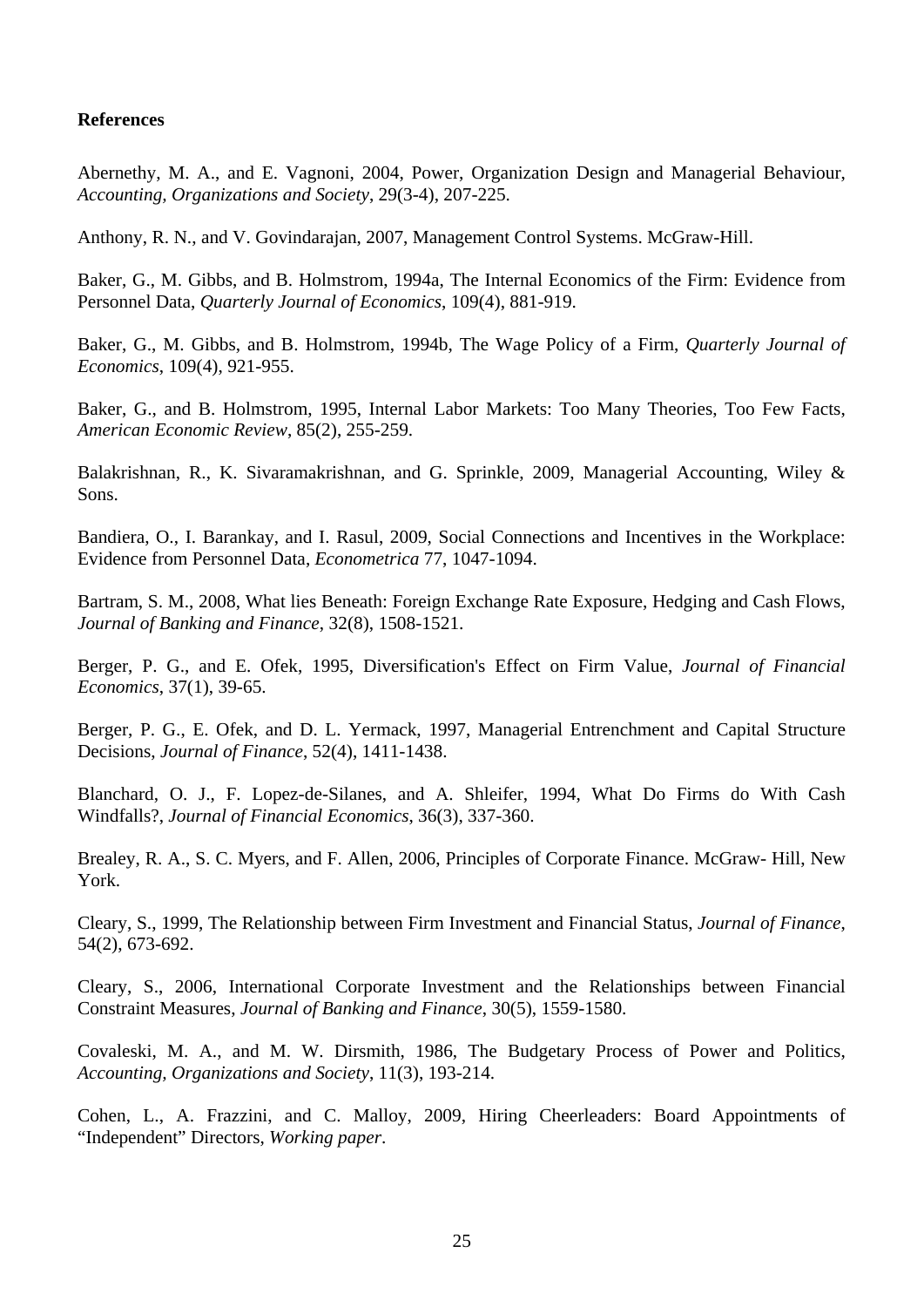Cohen, L., A. Frazzini, and C. Malloy, 2008, The Small World of Investing: Board Connections and Mutual Fund Returns, *Journal of Political Economy* 116, 5.

Cremers, M., R. Huang, and Z. Sautner, 2009, Understanding Internal Capital Markets and Corporate Politics, *Working paper.* 

Cummins, J. G., K. A. Hassett, and S. D. Oliner, 2006, Investment Behavior, Observable Expectations, and Internal Funds, *American Economic Review*, 96(3), 796-810.

Davila, T., and M.Wouters, 2005, Managing Budget Emphasis through the Explicit Design of Conditional Budgetary Slack, *Accounting, Organizations and Society*, 30(7-8), 587-608.

Djankov, S., R. La Porta, F. Lopez-de-Silanes, and A. Shleifer, 2008, The Law and Economics of Self-Dealing, *Journal of Financial Economics*, forthcoming.

Erickson, T., and T. M. Whited, 2000, Measurement Error and the Relationship between Investment and q, *Journal of Political Economy*, 108(5), 1027-1057.

Faccio, M., 2006, Politically Connected Firms, *American Economic Review* 96(1), 369-386.

Fisman, R., 2001, Estimating the Value of Political Connections, *American Economic Review* 91 (4), 1095–1102.

Forret, M. and T. Doughert, 2001, Correlates of Networking Behavior for Managerial and Professional Employees, *Group Organization Management,* 26, 283-311.

Forret, M. and T. Doughert, 2004, Networking behaviors and career outcomes: differences for men and women? *Journal of Organizational Behavior,* 25, 419–437.

Fracassi, C., 2008, Corporate Finance Policies and Social Networks, *Working Paper*, UT Austin.

Gertner, R. , E. Powers, and D. Scharfstein, 2002, Learning about Internal Capital Markets from Corporate Spin-offs, *Journal of Finance*, 57(6), 2479-2506.

Gertner, R. , D. Scharfstein, and J. Stein, 1994, Internal and External Capital Markets, *Quarterly Journal of Economics*, 109, 1211-1230.

Gopalan, R., V. Nanda, and A. Seru, 2007, Affiliated Firms and Financial Support: Evidence from Indian Business Groups, *Journal of Financial Economics* 86, 759-795.

Hovakimian, G. and S. Titman, 2006, Corporate Investment with Financial Constraints: Sensitivity of Investment to Funds from Voluntary Asset Sales, *Journal of Money, Credit and Banking,* 38, 357-374.

Jensen, M., 1986, Agency Costs of Free Cash Flow, Corporate Finance, and Takeovers, *American Economic Review Papers and Proceedings*, 76 (2), 323-329.

Johnson, S., and Mitton, T., 2003, Cronyism and Capital Controls: evidence from Malaysia. *Journal of Financial Economics* 67 (2), 351–382.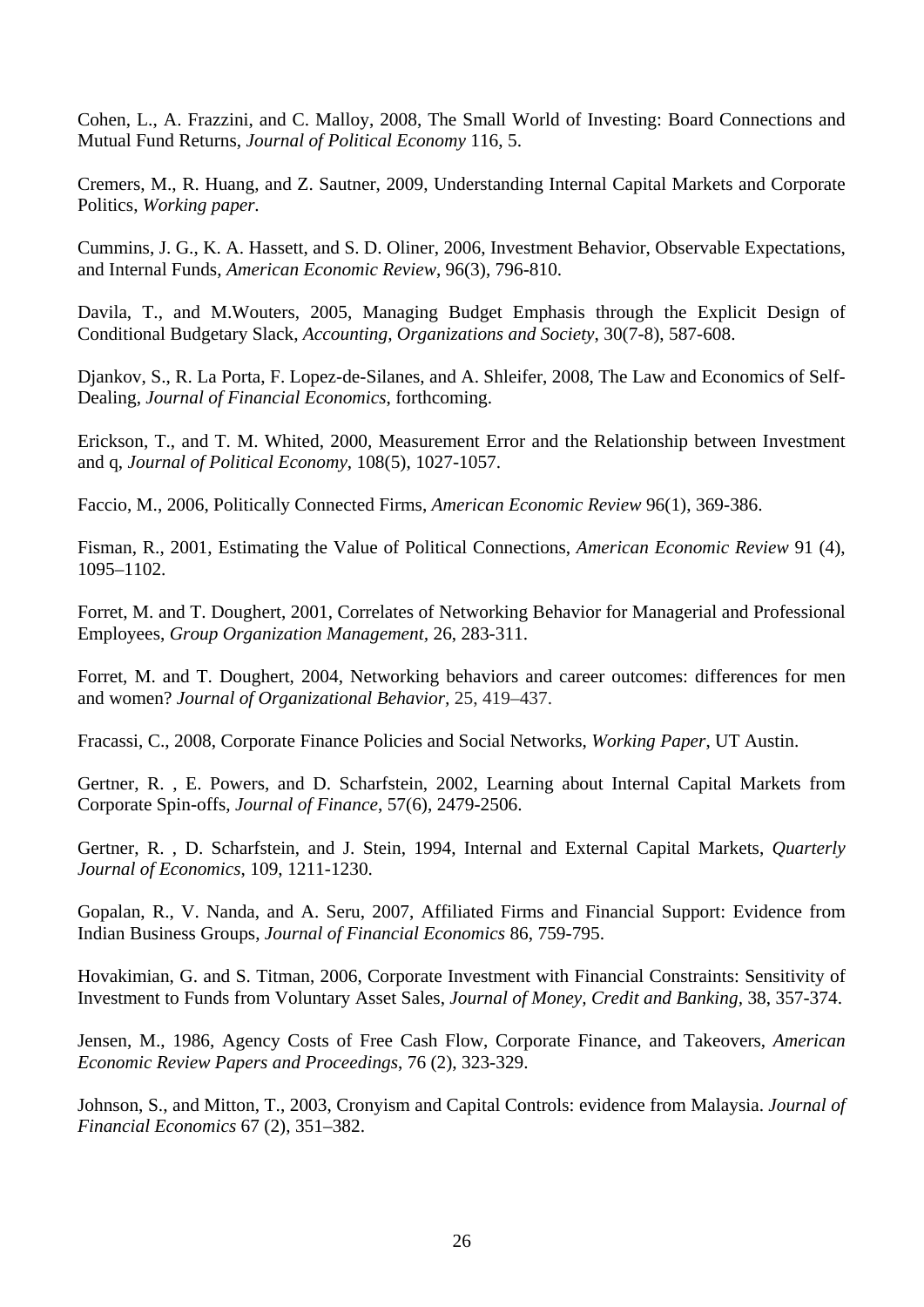Kaplan, S. N., M. Klebanov, and M. Sorenson, 2008, Which CEO Characteristics and Abilities matter?, *Working paper.* 

Kaplan, S. N., and L. Zingales, 1997, Do Investment-Cash Flow Sensitivities Provide Useful Measures of Financing Constraints, *Quarterly Journal of Economics*, 112(1), 169-215.

Lamont, O., 1997, Cash Flow and Investment: Evidence from Internal Capital Markets, *Journal of Finance* 52, 83-109.

Landier, A., V. Nair, and J. Wulf, Trade-offs in Staying Close: Corporate Decision Making and Geographic Dispersion, *Review of Financial Studies* 22, 1119-1148.

Lang, L. and R. Stulz, 1994, Tobin's Q, Corporate Diversification, and Firm Performance, *Journal of Political Economy* 102, 1248-1280.

La Porta, R., F. Lopez-de-Silanes, A. Shleifer and R. Vishny, 1998, Law and Finance, *Journal of Political Economy* 106, 1113-1155.

Lee, T. M., and E. Plummer, 2007, Budget Adjustments in Response to Spending Variances: Evidence of Ratcheting of Local Government Expenditures, *Journal of Management Accounting Research*, 19, 137-167.

Leuz, C. and F. Oberholzer-Gee, 2006, Political Relationships, Global Financing, and Corporate Transparency: Evidence from Indonesia, *Journal of Financial Economics* 81, 411-439

Maksimovic, V., and G. Phillips, 2002, Do Conglomerate Firms Allocate Resources Inefficiently Across Industries? Theory and Evidence, *Journal of Finance*, 57, 721-767.

Maksimovic, V., and G. Phillips, 2007, Conglomerate Firms and Internal Capital Markets, in Handbook of Corporate Finance, 1: Empirical Corporate Finance, ed. by B. E. Eckbo. forthcoming.

Matsunaka, J. and V. Nanda, 2002, Internal Capital Markets and Corporate Refocusing, *Journal of Financial Intermediation* 11, 176–211.

McNeil, C. R., and T. I. Smythe, 2009, Division Manager Lobbying Power and the Allocation of Capital, *Financial Review*, 44(1).

Meyer, M., P. Milgrom, and J. Roberts, 1992, Organizational Prospects, Influence Costs, and Ownership Changes, *Journal of Economics and Management Strategy*, 1(1), 10-35.

Natividad, G, 2008, The Organizational Efficiency of Internal Capital Markets, *Working Paper*.

Ozbas, O., and D. Scharfstein, 2008, Evidence on the Dark Side of Internal Capital Markets, *Review of Financial Studies*, forthcoming

Pfeffer, J. and G.R. Salancik, 1974, The Bases and Use of Power in Organizational Decision Making: The Case of A University Budget, *Administrative Sciences Quarterly*, 19, 453 473.

Podolny, J. and J. Baron, 1997, Resources and Relationships: Social Networks and Mobility in the Workplace, *American Sociological Review*, 62, 673-693